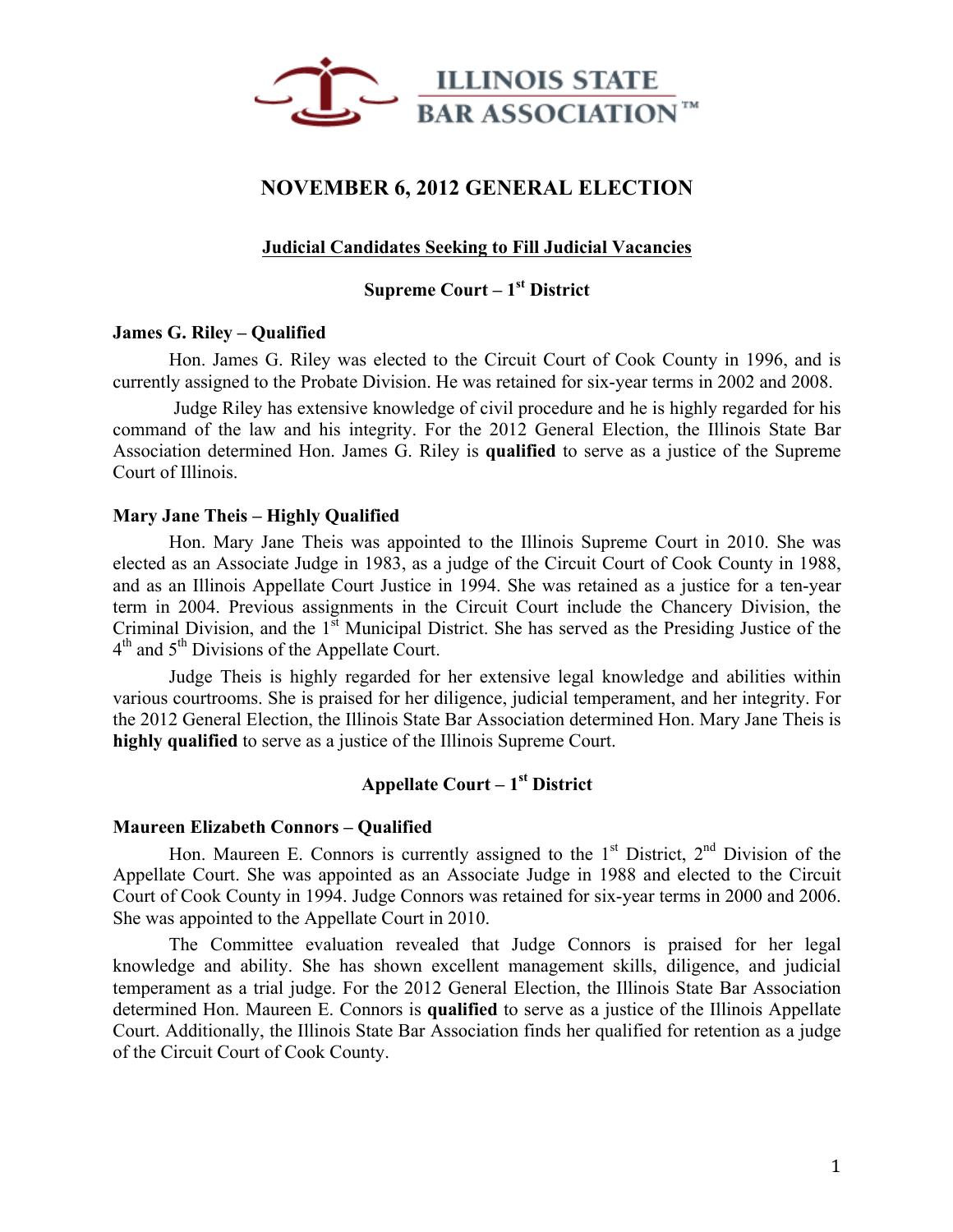# **Mathias Delort – Highly Qualified**

Hon. Mathias Delort currently serves in the Chancery Division, Mortgage Foreclosure/Mechanics Lien Section, and presides over Calendar 61. He was appointed as an Associate Judge of the Circuit Court of Cook County in 2007. Judge Delort was reappointed for four-year terms in 2007 and 2011.

Judge Delort demonstrated significant litigation experience practicing municipal and election law at both the trial and appellate court levels. He received positive marks for his legal knowledge and ability and for his judicial temperament. For the 2012 General Election, the Illinois State Bar Association determined Hon. Mathias Delort is **highly qualified** to serve as a justice of the Illinois Appellate Court.

#### **Nathaniel Howse – Highly Qualified**

Hon. Nathaniel Howse is currently assigned to the  $1<sup>st</sup>$  District Appellate Court,  $6<sup>th</sup>$ Division. He was elected to the Circuit Court of Cook County in 1998. Previous assignments include 1<sup>st</sup> Municipal District, General Assignment, Supplemental Proceedings, and the County Division. He was retained for six-year terms in 2004 and 2010. In 2009, Justice Howse was appointed to the Appellate Court.

Judge Howse is praised for his litigation experience, his courtroom management skills, and for his legal knowledge and ability. For the 2012 General Election, the Illinois State Bar Association determined Hon. Nathaniel Howse is **highly qualified** to serve as a justice of the Illinois Appellate Court.

#### **Terrence Lavin – Qualified**

Hon. Terrence Lavin has served in the  $1<sup>st</sup>$  District Appellate Court,  $4<sup>th</sup>$  Division since his 2010 appointment. He was admitted to practice in Illinois in 1983. For most of his career, Judge Lavin was in private practice handling medical malpractice and personal injury matters.

Judge Lavin is recognized for his professional experience, which includes bar involvement and community service. He is praised for his legal knowledge and ability, judicial temperament, and diligence. For the 2012 General Election, the Illinois State Bar Association determined Hon. Terrence Lavin is **qualified** to serve as a justice of the Illinois Appellate Court.

# **P. Scott Neville, Jr. – Highly Qualified**

Hon. P. Scott Neville was appointed to the Circuit Court of Cook County in 1999 and elected in 2000. Since June 2004, he has been sitting on the Appellate Court by appointment, and is currently assigned to the  $1<sup>st</sup>$  District,  $3<sup>rd</sup>$  Division. He was retained as a Circuit Court judge in 2006.

The Committee evaluation showed that Judge Neville is highly regarded for his legal knowledge and ability, experience on both the appellate and trial court levels, and for his integrity. For the 2012 General Election, the Illinois State Bar Association determined Hon. P. Scott Neville is **highly qualified** to serve as a justice of the Illinois Appellate Court. Additionally, the Illinois State Bar Association finds him qualified for retention as a judge of the Circuit Court of Cook County.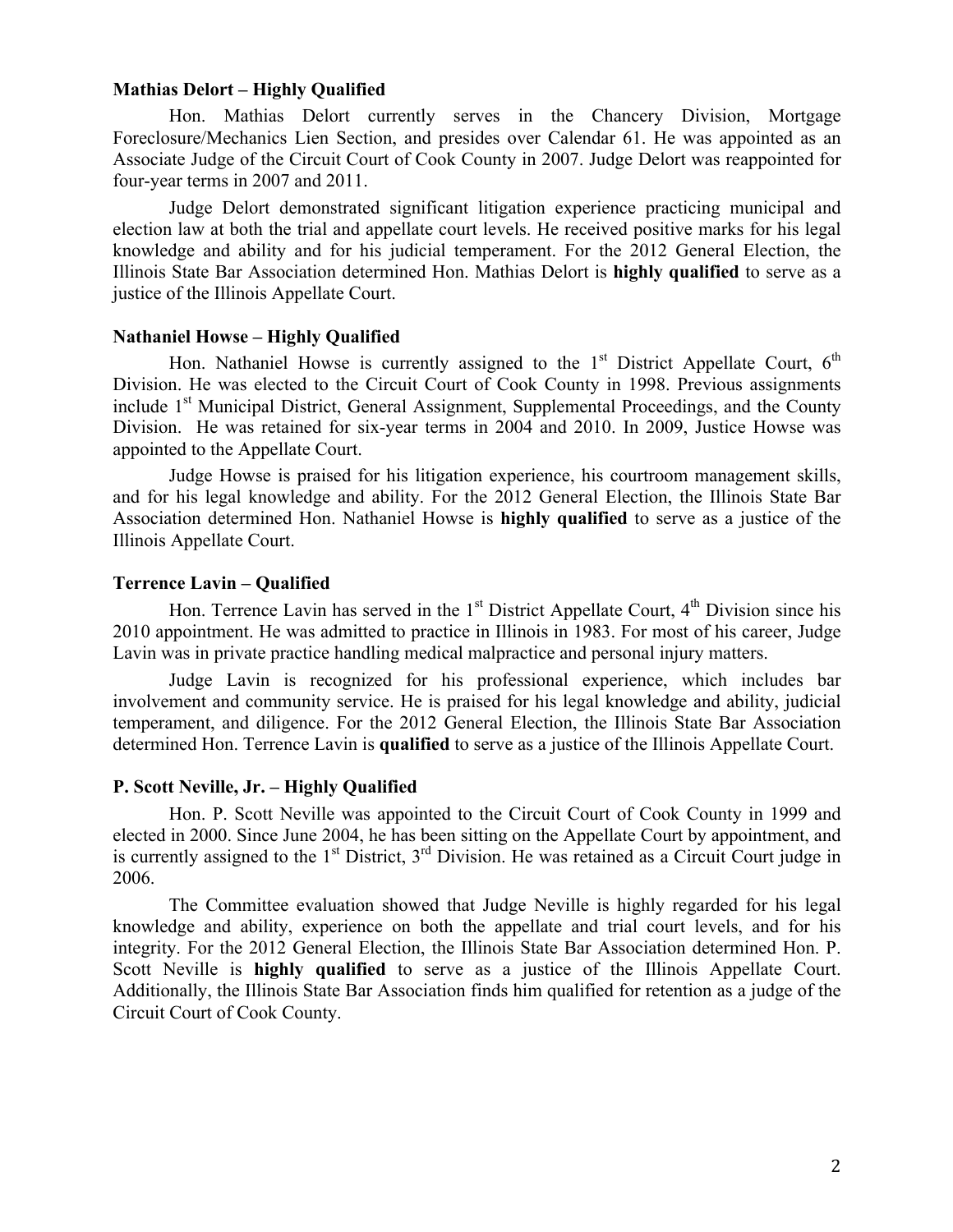## **Jesse G. Reyes – Qualified** *(Appellate Court)*

Hon. Jesse G. Reyes currently serves in the Chancery Division, hearing mortgage foreclosure matters. He was elected as an Associate Judge in the Circuit Court of Cook County in 1997.

Judge Reyes is praised for his professional experience, legal knowledge and ability, judicial temperament, and management skills in the courtroom. For the 2012 General Election, the Illinois State Bar Association determined Hon. Jesse G. Reyes is **qualified** to serve as a justice of the Illinois Appellate Court.

## **Circuit Court – Cook County**

## **Thomas R. Allen – Qualified**

Hon. Thomas R. Allen is currently assigned to Calendar 11 of the Probate Division. He served as a member of the Legislative Committee of the Supreme Court of Illinois. Before becoming a judge, he was a partner in a firm handling general practice, litigation, and transactional matters from 1990 to 2010. Judge Allen also served as a Chicago alderman from 1993 to 2010. He was appointed to the Circuit Court of Cook County in 2011.

Judge Allen is considered to have good legal knowledge and ability within civil and criminal law. He is reportedly praised for his diligence, character, and judicial temperament in the courtroom. For the 2012 General Election, the Illinois State Bar Association determined Hon. Thomas R. Allen is **qualified** to serve as a judge of the Circuit Court of Cook County.

# **Larry G. Axelrood – Highly Qualified**

Hon. Larry G. Axelrood is currently assigned to the  $2<sup>nd</sup>$  Municipal District. He hears felony criminal matters and presides over two specialty courtrooms, Veterans Court and Mental Health Court. Previous assignments include the  $1<sup>st</sup>$  and  $3<sup>rd</sup>$  Municipal Districts. Judge Axelrood became an Associate Judge in 2005. He was reappointed to four-year terms in 2007 and 2011.

Judge Axelrood is considered to have good legal knowledge and ability, to be diligent, and to have excellent courtroom management skills. For the 2012 General Election, the Illinois State Bar Association determined Hon. Larry G. Axelrood is **highly qualified** to serve as a judge of the Circuit Court of Cook County.

#### **Carl B. Boyd – Not Qualified**

Carl B. Boyd was admitted to practice in Illinois in 1991. Since that time, he has been a general practitioner, representing individuals in bankruptcy and tort litigation. Mr. Boyd has participated with the Rainbow Push Legal Clinic and the Chicago South Community Development Organization.

Although Mr. Boyd is regarded as having adequate legal knowledge, there are concerns as to the limited scope of his practice and trial experience. Therefore, for the 2012 General Election, the Illinois State Bar Association determined Carl B. Boyd is **not qualified** to serve as a judge of the Circuit Court of Cook County.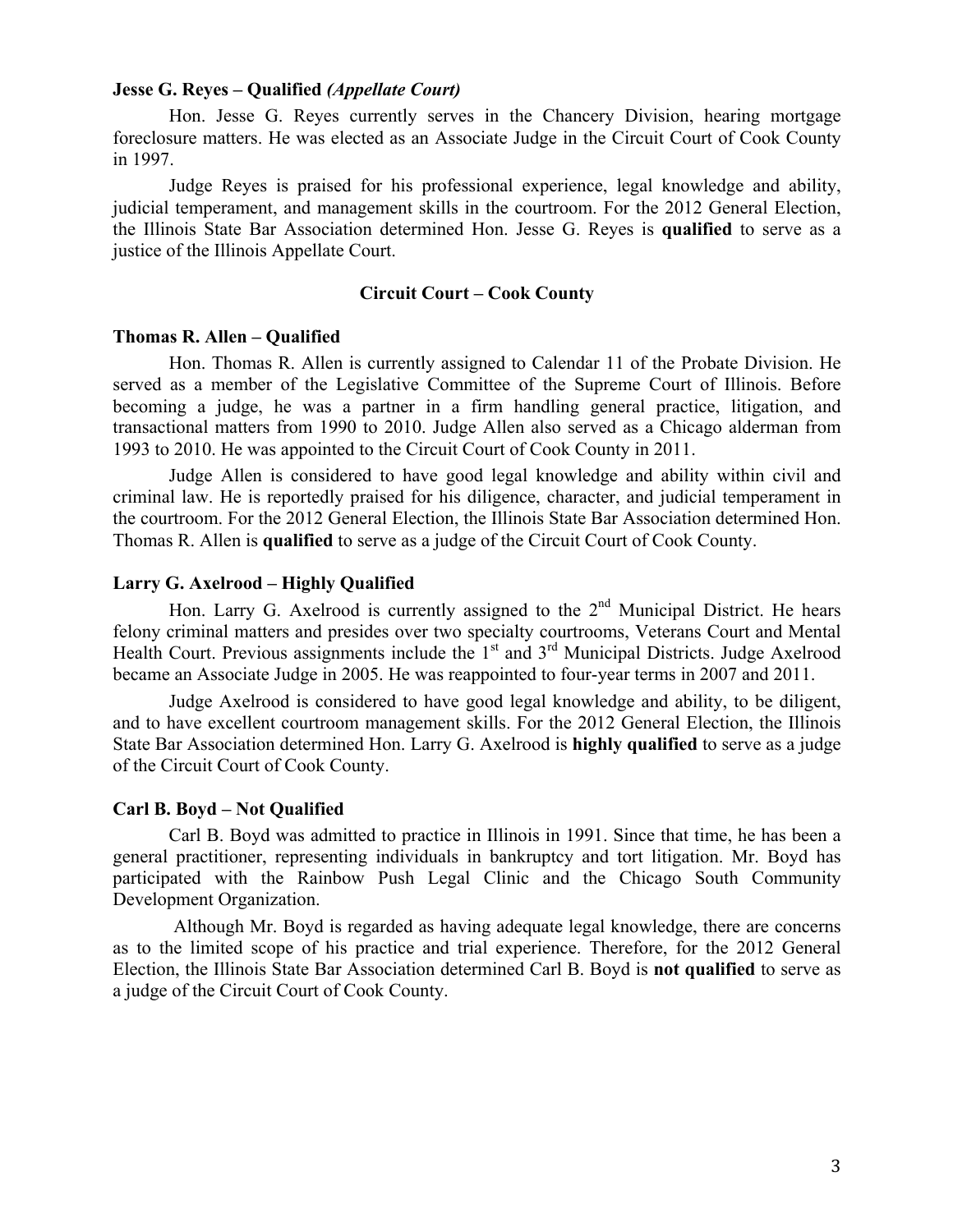### **Tommy Brewer – Not Qualified**

Hon. Tommy Brewer currently serves in the Criminal Division, where he presides over felony preliminary hearings. He was appointed to the Circuit Court in 2010, and initially assigned to the 1<sup>st</sup> Municipal District until he moved to his current post. Before his appointment, he was a Chicago solo practitioner, a Cook County prosecutor, and chief hearing officer for the Illinois Department of Professional Regulation. He is also a former FBI agent.

Judge Brewer has extensive experience in criminal law. However, the Committee evaluation revealed that his handling of personal financial obligations was questioned. This concern could adversely affect the integrity and character of the office sought. For the 2012 General Election, the Illinois State Bar Association determined Hon. Tommy Brewer is **not qualified** to serve as a judge of the Circuit Court of Cook County.

# **Michael R. Clancy – Qualified**

Hon. Michael R. Clancy currently serves in the  $1<sup>st</sup>$  Municipal District. He was appointed to the Circuit Court of Cook County in 2011. Before his appointment, he was in private practice focusing on criminal defense matters and he served as an Assistant Cook County State's Attorney.

Judge Clancy has excellent litigation experience in complex matters. He is praised for his legal knowledge and ability, judicial temperament, integrity, and diligence. For the 2012 General Election, the Illinois State Bar Association determined Hon. Michael R. Clancy is **qualified** to serve as a judge of the Circuit Court of Cook County.

# **Christine Cook – Qualified**

Christine Cook was admitted to practice in Illinois in 1990. She is currently an Assistant Cook County State's Attorney assigned to the Appellate Division. She previously served in the Complex Narcotics Division, the Criminal Appeals Division, and the Criminal Prosecution Bureau.

Ms. Cook is reported to have good legal knowledge and ability and an even temperament. For the 2012 General Election, the Illinois State Bar Association determined Christine Cook is **qualified** to serve as a judge of the Circuit Court of Cook County.

# **Daniel R. Degnan – Not Qualified**

Daniel R. Degnan did not submit documentation for evaluation for the 2012 General Election; therefore in accordance with its guidelines regarding judicial candidates, for the 2012 General Election the Illinois State Bar Association determined that Daniel R. Degnan is **not qualified** to serve as a judge of the Circuit Court of Cook County for failure to complete the evaluation process.

### **Maureen Leahy Delehanty – Qualified**

Hon. Maureen Leahy Delehanty currently serves in the Child Protection Division. She was admitted to practice in Illinois in 1992. She served as a Cook County Assistant State's Attorney for most of her career. She was appointed to the Circuit Court in 2009. In 2010, she was transferred to the Child Protection Division and appointed to an additional term.

Judge Delehanty is considered to have excellent legal knowledge and ability. For the 2012 General Election, the Illinois State Bar Association determined Hon. Maureen Leahy Delehanty is **qualified** to serve as a judge of the Circuit Court of Cook County.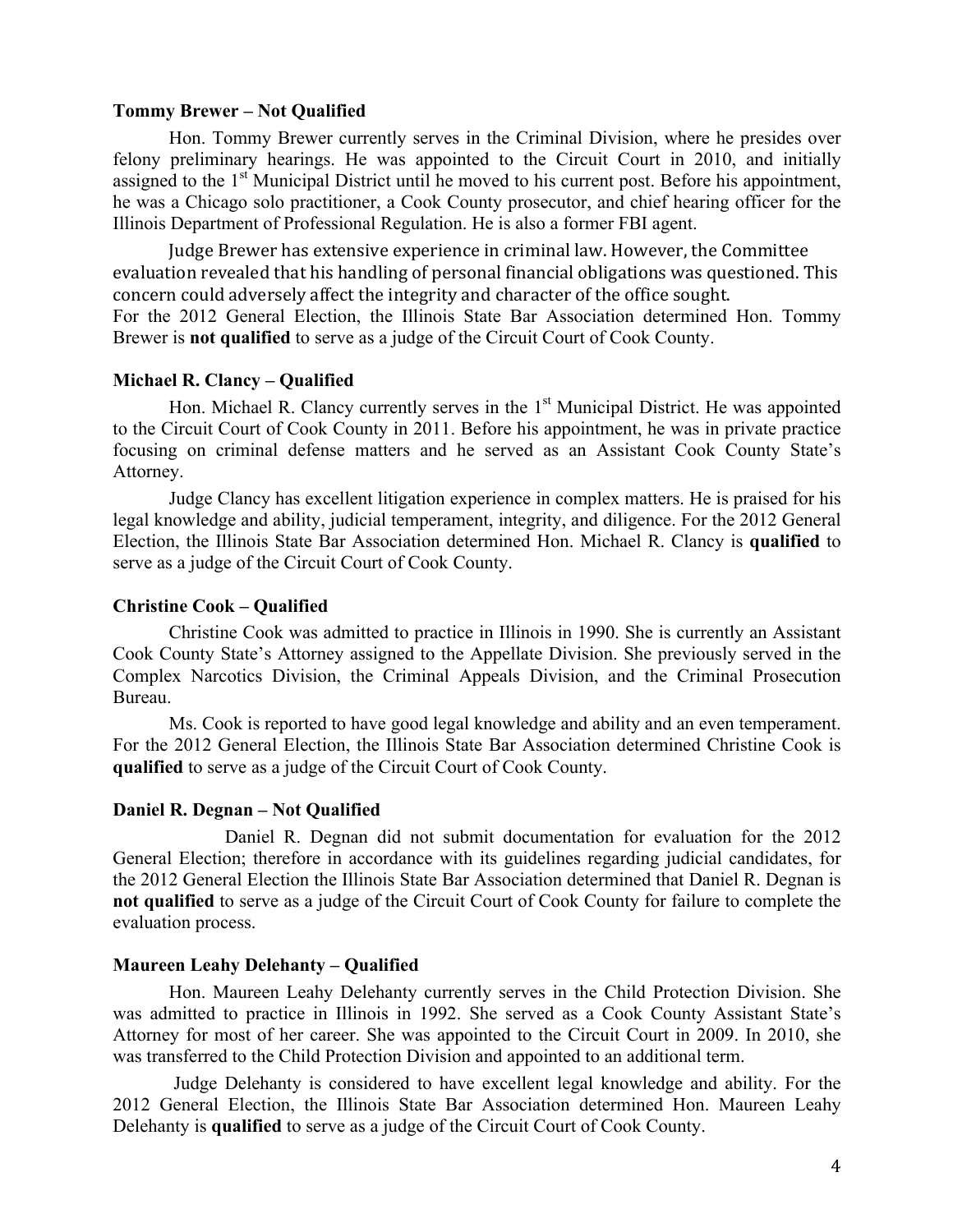### **John H. Ehrlich – Qualified**

John H. Ehrlich was admitted to practice in Illinois in 1988. His previous experience includes serving in the Chicago Law Department and as a Chief Assistant Corporation Counsel in the Tort Division. Since 2003, he has been an adjunct professor at Northwestern University's School of Law.

It was reported that Mr. Ehrlich has extensive litigation experience. He received high praise for his legal knowledge and ability, and for his judicial temperament. For the 2012 General Election, the Illinois State Bar Association determined John H. Ehrlich is **qualified** to serve as a judge of the Circuit Court of Cook County.

# **Harry J. Fournier – Qualified**

Harry J. Fournier was admitted to practice in Illinois in 1997. He currently works as a solo practitioner on matters involving real estate and buying/selling businesses.

Mr. Fournier is regarded as being very sensitive to diversity and bias; his support for women actively involved in the Hellenic Bar Association was particularly noted. He received high marks for his diligence, legal knowledge and ability. For the 2012 General Election, the Illinois State Bar Association determined Harry J. Fournier is **qualified** to serve as a judge of the Circuit Court of Cook County.

#### **John Terrence Gallagher – Qualified**

John Terrence Gallagher was admitted to practice in Illinois in 1988. He has been a solo practitioner, trying cases in the state and federal courts, since 1996. For the majority of his solo practice, he has represented individuals in criminal and civil matters. Mr. Gallagher also worked in the U.S. Navy Judge Advocate General's Corps between 1988 and 1992.

Mr. Gallagher is reported to have extensive litigation experience and ability. He is also held in high regard for his judicial temperament. For the 2012 General Election, the Illinois State Bar Association determined John Terrence Gallagher is **qualified** to serve as a judge of the Circuit Court of Cook County.

# **William G. Gamboney – Qualified**

William G. Gamboney was admitted to practice in Illinois in 1977. He was in private practice before he became an Assistant Cook County State's Attorney. Mr. Gamboney served as an Assistant Cook County State's Attorney from 1979 to 1994. Since 1994, he has been a solo practitioner handling mostly civil and criminal trials.

Mr. Gamboney is held in high regard for his litigation experience, character, and integrity. For the 2012 General Election, the Illinois State Bar Association determined William G. Gamboney is **qualified** to serve as a judge of the Circuit Court of Cook County.

### **Celia Louis Gamrath – Qualified**

Hon. Celia Louis Gamrath currently serves in the Domestic Relations Division. She was admitted to practice in Illinois in 1994. She has previously served as a judicial law clerk in the Illinois Appellate Court and as an attorney handling family law litigation, complex motion practice, and appeals. In 2010, Judge Gamrath was appointed to the Circuit Court.

Judge Gamrath is praised for her professional experience, which includes service work and extensive involvement in bar associations. She is considered to have substantial legal knowledge and ability, and integrity. For the 2012 General Election, the Illinois State Bar Association determined Hon. Celia Louis Gamrath is **qualified** to serve as a judge of the Circuit Court of Cook County.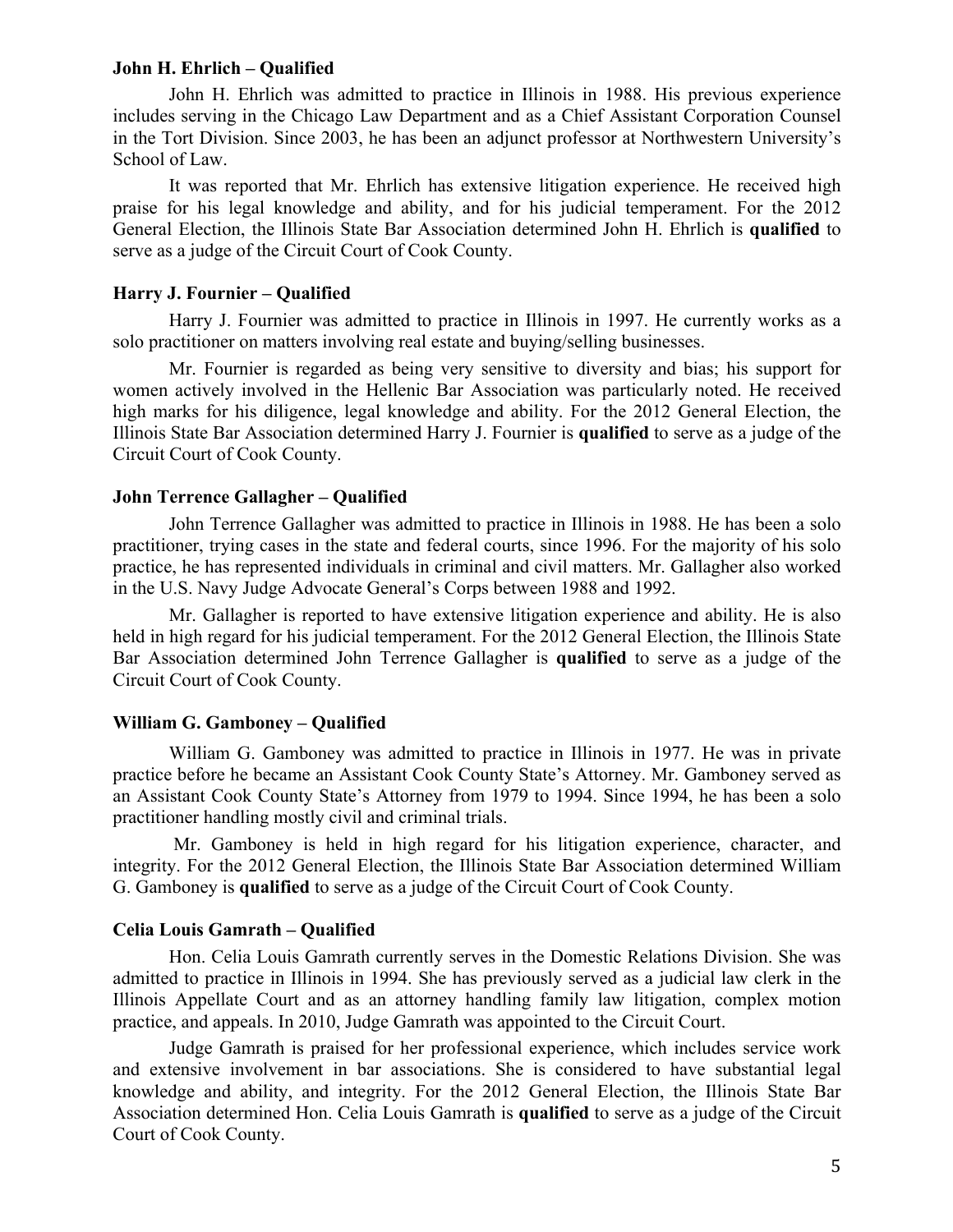# **Deborah Jean Gubin – Qualified**

Hon. Deborah Jean Gubin currently serves in the  $1<sup>st</sup>$  Municipal District. Previous experience includes being an Assistant Cook County Public Defender, General Counsel for the Illinois Department of Financial Institutions, and the Deputy General Counsel and Chief Administrative Law Judge for the Illinois Department of Healthcare and Family Services.

Judge Gubin is reported to have outstanding litigation experience, character, and diligence. For the 2012 General Election, the Illinois State Bar Association determined Hon. Deborah Jean Gubin is **qualified** to serve as a judge of the Circuit Court of Cook County.

# **Russell W. Hartigan – Highly Qualified**

Hon. Russell William Hartigan is currently assigned to the  $1<sup>st</sup>$  Municipal District. He was admitted to practice in Illinois in 1976. He has spent his entire career in private practice, with extensive litigation experience. Judge Hartigan was appointed to the Circuit Court in 2010.

Judge Hartigan is praised for his professional experience, which includes his current service as a member of the Illinois State Bar Association Board of Governors. He received high marks for his legal knowledge and ability, and for his judicial temperament. For the 2012 General Election, the Illinois State Bar Association determined Hon. Russell W. Hartigan is **highly qualified** to serve as a judge of the Circuit Court of Cook County.

#### **Elizabeth Mary Hayes – Not Qualified**

Elizabeth Mary Hayes was admitted to practice in Illinois in 1986. She has held different positions including Hearing Officer and Court Coordinator in the Child Protection Division, and as a staff attorney with the Illinois Guardianship & Advocacy Commission, Legal Advocacy Services. Her most recent position is an Assistant Cook County Public Defender, which she started in 2010.

The Committee evaluation revealed concerns about the length and breadth of her experience for the office sought. Therefore, for the 2012 General Election, the Illinois State Bar Association determined Elizabeth Mary Hayes is **not qualified** to serve as a judge of the Circuit Court of Cook County.

## **Lionel Jean-Baptiste – Qualified**

Hon. Lionel Jean-Baptiste was admitted to practice in Illinois in 1991. He started as a private practitioner in Evanston, Illinois. Since 2001, he has served as alderman for the 2<sup>nd</sup> Ward of Evanston, Illinois. Judge Jean-Baptiste was appointed to the Circuit Court in 2011.

Judge Jean-Baptiste is held in high regard for his professional experience, which involves many community service pro bono activities. He is also praised for his judicial temperament, legal knowledge and ability, and diligence. For the 2012 General Election, the Illinois State Bar Association determined Hon. Lionel Jean-Baptiste is **qualified** to serve as a judge of the Circuit Court of Cook County.

## **Martin C. Kelley – Qualified**

Martin C. Kelley was admitted to practice in Illinois in 1992. Since being admitted, Kelley has been in private practice focusing on civil litigation. He is currently a partner in his private practice.

Mr. Kelley is considered to be diligent with good legal knowledge and ability. For the 2012 General Election, the Illinois State Bar Association determined Martin C. Kelley is **qualified** to serve as a judge of the Circuit Court of Cook County.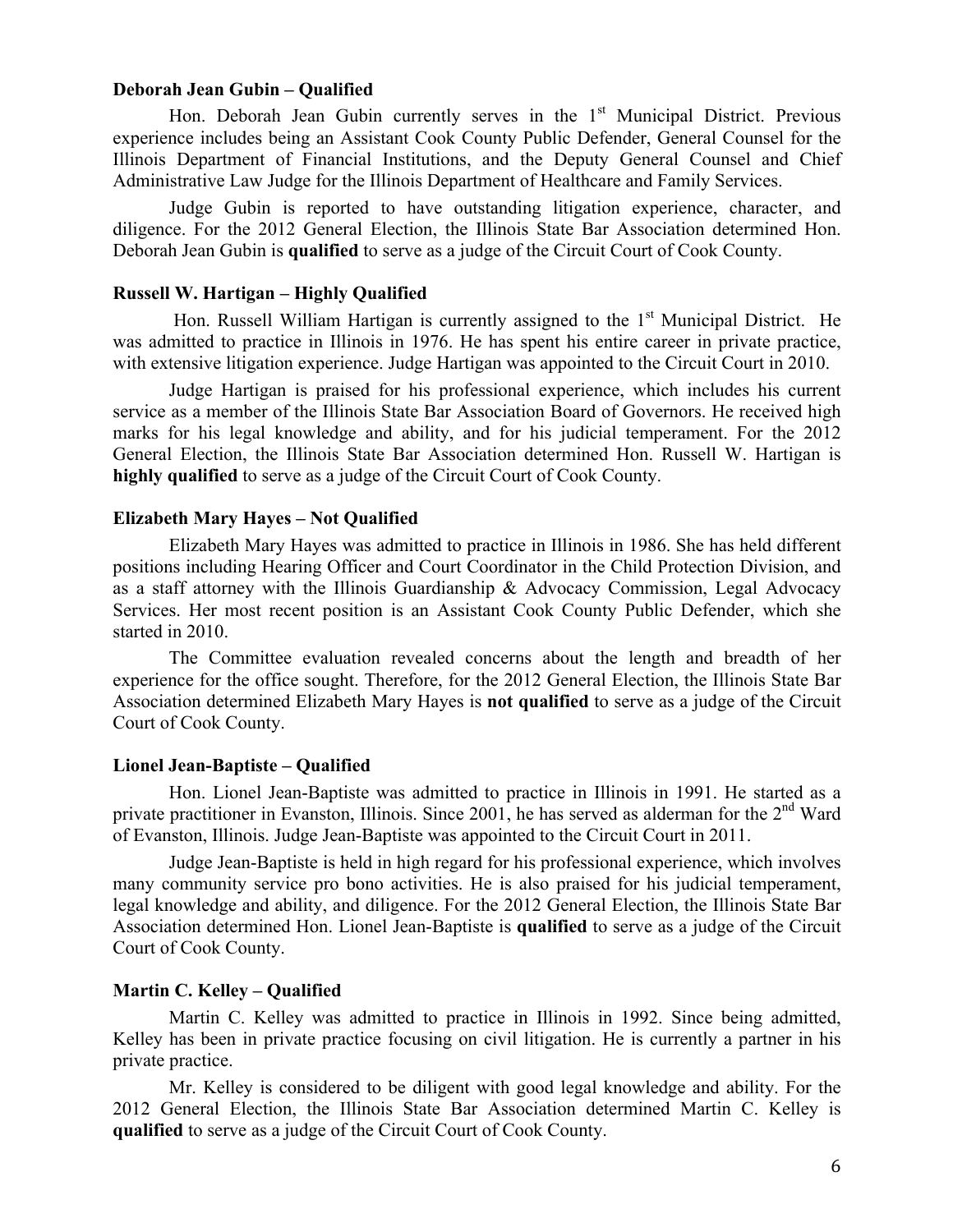# **Pamela M. Leeming – Qualified**

Hon. Pamela M. Leeming is currently assigned to the  $4<sup>th</sup>$  Municipal District. She was appointed to the Circuit Court in 2010, where she was initially assigned to the  $1<sup>st</sup>$  Municipal District. She ran in the 2010 Primary Election, but was unsuccessful at the time. The Illinois Supreme Court recalled Judge Leeming for another term.

Judge Leeming is highly regarded for her legal knowledge and ability in the courtroom, and for her judicial temperament. For the 2012 General Election, the Illinois State Bar Association determined Hon. Pamela M. Leeming is **qualified** to serve as a judge of the Circuit Court of Cook County.

#### **Kimberly D. Lewis – Not Qualified**

Kimberly D. Lewis did not submit documentation for evaluation for the 2012 General Election; therefore in accordance with its guidelines regarding judicial candidates, for the 2012 General Election the Illinois State Bar Association determined that Kimberly D. Lewis is **not qualified** to serve as a judge of the Circuit Court of Cook County for failure to complete the evaluation process.

# **Laura Liu – Qualified**

Hon. Laura Liu has served in the Chancery Division since her appointment to the Circuit Court in 2010. She was admitted to practice in Illinois in 1991. Before coming to the bench, she was in private practice.

Judge Liu is reported to have good litigation experience and legal knowledge with good judicial temperament. For the 2012 General Election, the Illinois State Bar Association determined Hon. Laura Liu is **qualified** to serve as a judge of the Circuit Court of Cook County.

#### **Aicha Marie MacCarthy – Qualified**

Aicha M. MacCarthy was admitted to practice in Illinois in 1997. She is currently a solo practitioner handling a variety of criminal and civil law matters, specifically probate and real estate matters. Previous positions include Assistant Commissioner at the Department of Aviation, Assistant to the Mayor at the Office of the Mayor, Financial Planning Analyst at the Department of Planning and Development, Staff Attorney/Hearing Officer at the Chicago Housing Authority, and Traffic Division Prosecutor at the Chicago Department of Law.

Ms. MacCarthy is considered to have excellent professional experience and legal knowledge and ability. She received high marks for her diligence and judicial temperament. For the 2012 General Election, the Illinois State Bar Association determined Aicha M. McCarthy is **qualified** to serve as a judge of the Circuit Court of Cook County.

## **Edward M. Maloney – Qualified**

Edward M. Maloney was admitted to practice in Illinois in 1978. He currently is a partner at Ahern, Maloney, Moran, &Block. Since 1991, he has served as the General Counsel to the Chicago Police Sergeant's Association Union.

Mr. Maloney is reported to have exceptional legal knowledge and ability, litigation experience, and judicial temperament. For the 2012 General Election, the Illinois State Bar Association determined Edward M. Maloney is **qualified** to serve as a judge of the Circuit Court of Cook County.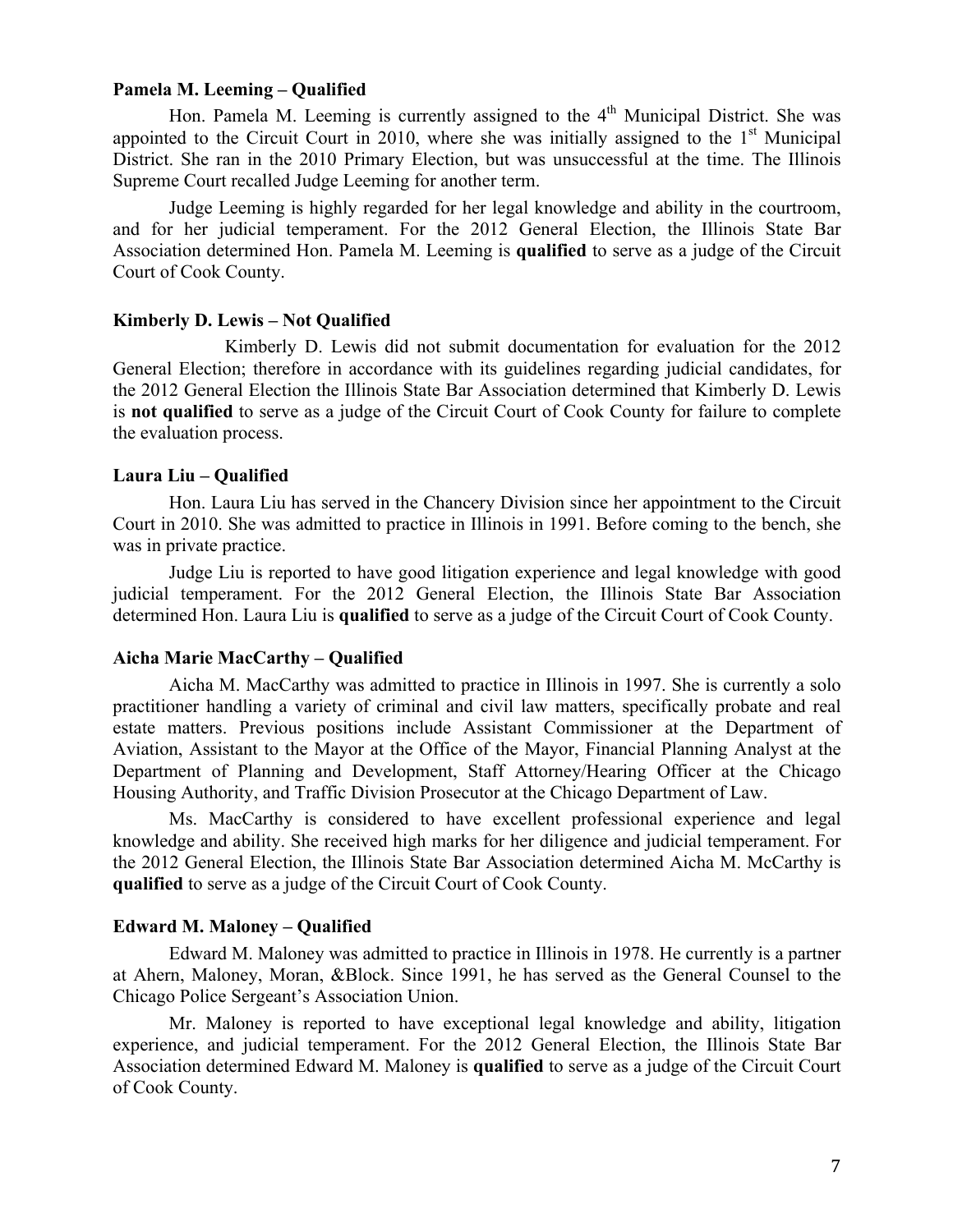## **Lisa Ann Marino – Qualified**

Lisa Ann Marino was admitted to practice in Illinois in 1988. She is currently a solo practitioner handling real estate and zoning matters. She has previously worked as an Assistant Cook County State's Attorney for the Civil Division, Real Estate Tax Unit, and for cases involving misdemeanors, traffic offenses, and felony financial crimes.

Ms. Marino is praised for her judicial temperament and legal knowledge in her area of practice. For the 2012 General Election, the Illinois State Bar Association determined Lisa Ann Marino is **qualified** to serve as a judge of the Circuit Court of Cook County.

# **Diann Karen Marsalek – Qualified**

Hon. Diann Karen Marsalek was admitted to practice in Illinois in 1990. Judge Marsalek worked in the Illinois Attorney General's Office for many years and also as a legal advisor for the Illinois Secretary of State. She was appointed to the Circuit Court in 2011 and is currently assigned to Traffic Court in the Daley Center.

The Committee evaluation indicated that Judge Marsalek is praised for her legal knowledge and ability, and for her judicial temperament. For the 2012 General Election, the Illinois State Bar Association determined Hon. Diann Karen Marsalek is **qualified** to serve as a judge of the Circuit Court of Cook County.

# **Michael Tully Mullen – Highly Qualified**

Michael Mullen was admitted to practice in Illinois in 1981. For most of his career, Mr. Mullen was in private practice focusing on personal injury cases. He also served as an Assistant U.S. Attorney for the Deputy Chief of Criminal Division and as an Assistant Illinois Attorney General. From 2006 to present, he has served as Chairman of the Board of Fire and Police Commission at the Village of Western Springs.

Mr. Mullen is reported to have substantial litigation and professional experience. He received high marks for his legal knowledge and ability and for his judicial temperament. For the 2012 General Election, the Illinois State Bar Association determined Michael Mullen is **highly qualified** to serve as a judge of the Circuit Court of Cook County.

# **Jessica A. O'Brien – Qualified**

Jessica A. O'Brien was admitted to practice in Illinois in 1998. Since 2000, she has served as a litigator with the Illinois Department of Revenue. With this department, she handles income and sale tax cases. She also serves as an arbiter of facts and law for non-hearing cases.

Ms. O'Brien has substantial litigation experience and is praised for her diligence. She shows excellent legal knowledge and professional experience, which includes her current service as a member of the Illinois State Bar Association Board of Governors. For the 2012 General Election, the Illinois State Bar Association determined Jessica A. O'Brien is **qualified** to serve as a judge of the Circuit Court of Cook County.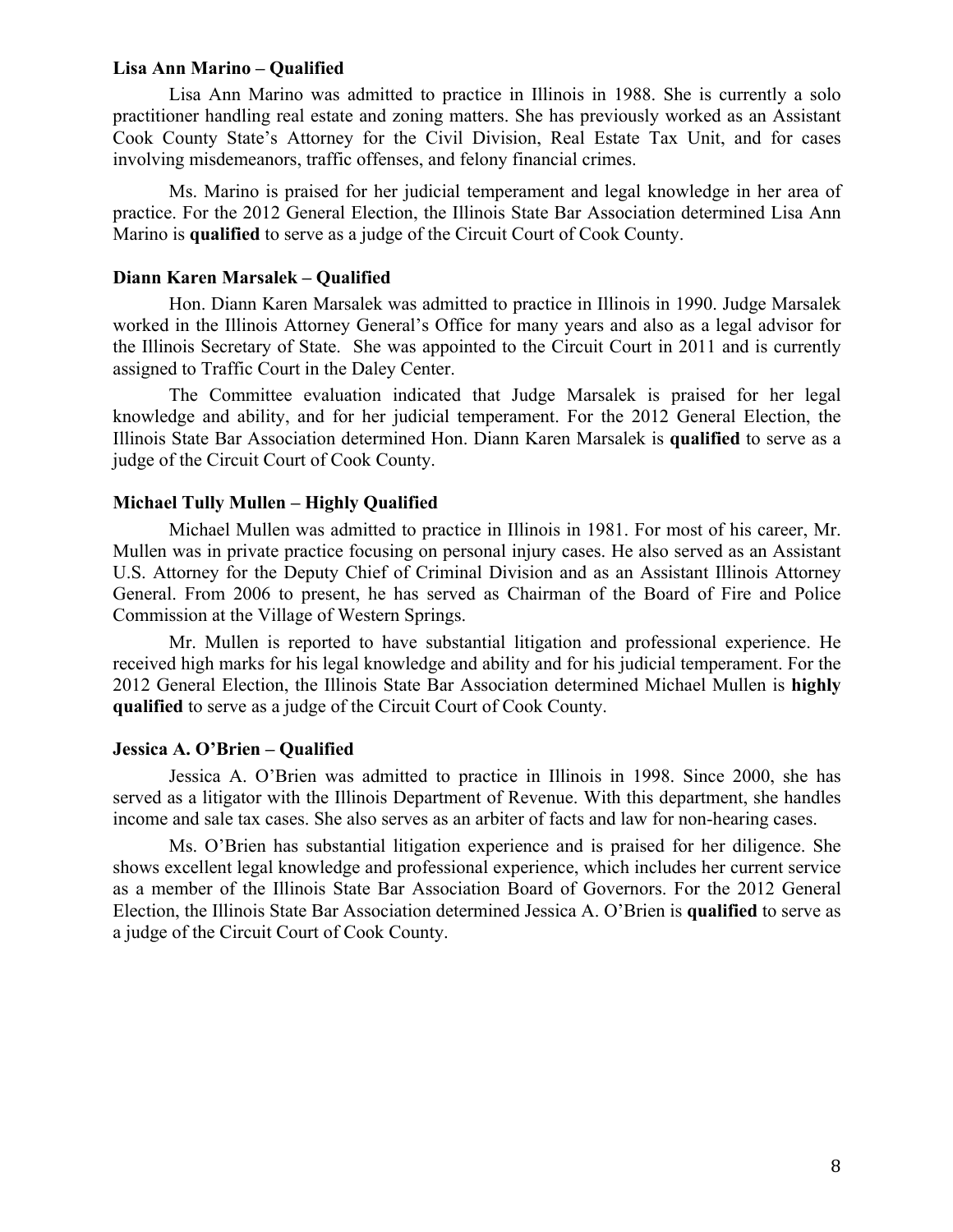## **Karen Lynn O'Malley – Qualified**

Karen Lynn O'Malley was admitted to practice in Illinois in 1992. She is currently in private practice handling personal injury litigation. Previous positions include serving as an Assistant Cook County State's Attorney and as a Deputy Supervisor in the Child Advocacy Division of the Cook County State's Attorney's Office.

The investigation revealed an overwhelming opinion that Ms. O'Malley has outstanding litigation experience in civil and criminal law. She is praised for her diligence, integrity, and judicial temperament. For the 2012 General Election, the Illinois State Bar Association determined Karen Lynn O'Malley is **qualified** to serve as a judge of the Circuit Court of Cook County.

### **Paul S. Pavlus –Qualified**

Paul S. Pavlus was admitted to practice in Illinois in 1991. For most of his career, he has served as an Assistant Cook County State's Attorney. He is currently serving as Deputy Supervisor and Suburban Coordinator for Domestic Violence Courtrooms.

It is reported that Mr. Pavlus has exceptional knowledge and ability within his area of the law. He also has a good judicial temperament. For the 2012 General Election, the Illinois State Bar Association determined Paul S. Pavlus is **qualified** to serve as a judge of the Circuit Court of Cook County.

# **James Paul Pieczonka – Not Qualified**

James Paul Pieczonka was admitted to practice in Illinois in 1983. He has been a solo practitioner handling transactional work and litigation for most of his professional career. He is also involved in real estate development matters. He currently serves as a Hearing Officer for the Metropolitan Water Reclamation District of Greater Chicago.

The Committee evaluation raised concerns over Mr. Pieczonka's lack of significant litigation experience and his handling of personal financial obligations was questioned. These concerns may adversely reflect upon the integrity and character of the office sought. For the 2012 General Election, the Illinois State Bar Association determined James Paul Pieczonka is **not qualified** to serve as a judge of the Circuit Court of Cook County.

### **Jean M. Prendergast Rooney – Qualified**

Hon. Jean Prendergast Rooney has been assigned to the Chancery Division since her 2010 appointment. Prior to her appointment, Judge Rooney was in private practice handling civil litigation and appeals. She also served as a law clerk to  $1<sup>st</sup>$  District Appellate Court Justice Mary Jane Theis and Illinois Supreme Court Justice Mary Ann McMorrow.

Judge Rooney received high marks for her substantial litigation experience and legal abilities. She is praised for her diligence, integrity, and judicial temperament. For the 2012 General Election, the Illinois State Bar Association determined Hon. Jean Prendergast Rooney is **qualified** to serve as a judge of the Circuit Court of Cook County.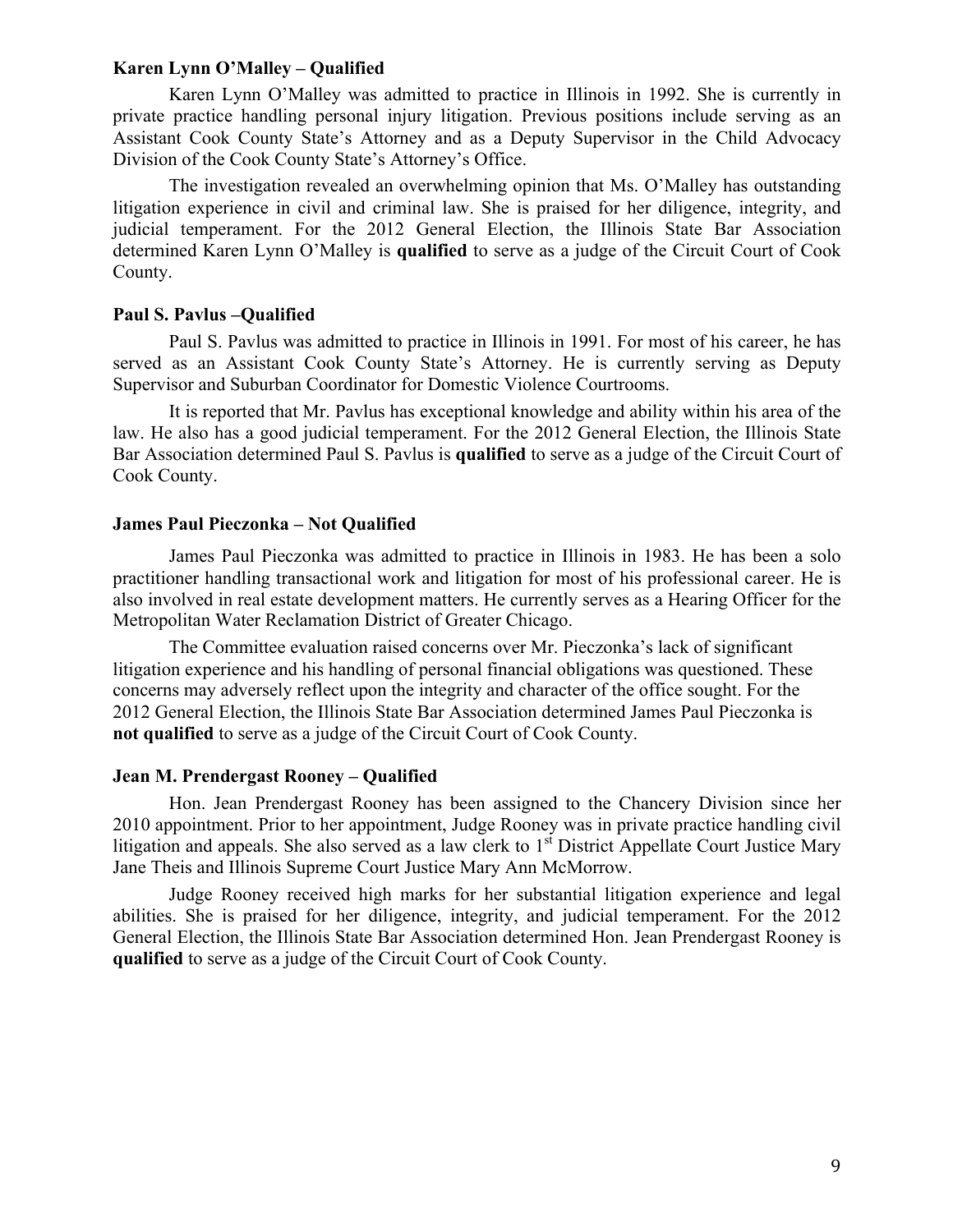# **Lorna Ellen Propes – Qualified**

Hon. Lorna Ellen Propes has been assigned to the  $1<sup>st</sup>$  Municipal District since her appointment to the Circuit Court in 2010. Before her appointment, Judge Propes was in private practice handling product liability, medical malpractice, and personal injury litigation.

Judge Propes has substantial legal knowledge and ability within civil and criminal law. She is considered to have extensive professional experience and judicial temperament. For the 2012 General Election, the Illinois State Bar Association determined Hon. Lorna Ellen Propes is **qualified** to serve as a judge of the Circuit Court of Cook County.

# **Cynthia Ramirez – Qualified**

Cynthia Ramirez was admitted to practice in Illinois in 1990. She is currently an administrative law judge with the Illinois Department of Public Health. Previous positions include practicing as an Assistant Cook County Public Defender and administrative law judge with the Illinois Department of Health Resources.

The investigation indicated that she is praised for her legal knowledge and ability and judicial temperament. For the 2012 General Election, the Illinois State Bar Association determined Cynthia Ramirez is **qualified** to serve as a judge of the Circuit Court of Cook County.

# **Erica Reddick – Highly Qualified**

Hon. Erica Reddick has been assigned to the  $1<sup>st</sup>$  Municipal District since her appointment in 2010. Prior to her appointment, she spent most of her career in the Office of Cook County Public Defender including being appointed as the Acting Chief of the 3<sup>rd</sup> District.

Judge Reddick is well regarded for her litigation experience and for her legal knowledge and ability. For the 2012 General Election, the Illinois State Bar Association determined Hon. Erica Reddick is **highly qualified** to serve as a judge of the Circuit Court of Cook County.

# **Beatriz Santiago – Qualified**

Beatriz Santiago was admitted to practice in Illinois in 1996. She is currently an Assistant Cook County Public Defender, handling felony cases in the Juvenile Division. She has served as an Assistant Cook County Public Defender for most of her career, but she also was in private practice handling personal injury litigation.

Ms. Santiago is considered to have excellent legal knowledge and ability. She is praised for her diligence, character, and integrity. For the 2012 General Election, the Illinois State Bar Association determined Beatriz Santiago is **qualified** to serve as a judge of the Circuit Court of Cook County.

### **Regina Ann Scannicchio – Qualified**

Hon. Regina Scannicchio was admitted to practice in Illinois in 1989. Since her admission, Judge Scannicchio had been in private practice. She was appointed to the Circuit Court in 2011 and she currently serves in the  $1<sup>st</sup>$  Municipal District.

Judge Scannicchio is considered to have substantial legal knowledge and ability, and litigation experience. She is highly regarded for her character and integrity. For the 2012 General Election, the Illinois State Bar Association determined Hon. Regina Scannicchio is **qualified** to serve as a judge of the Circuit Court of Cook County.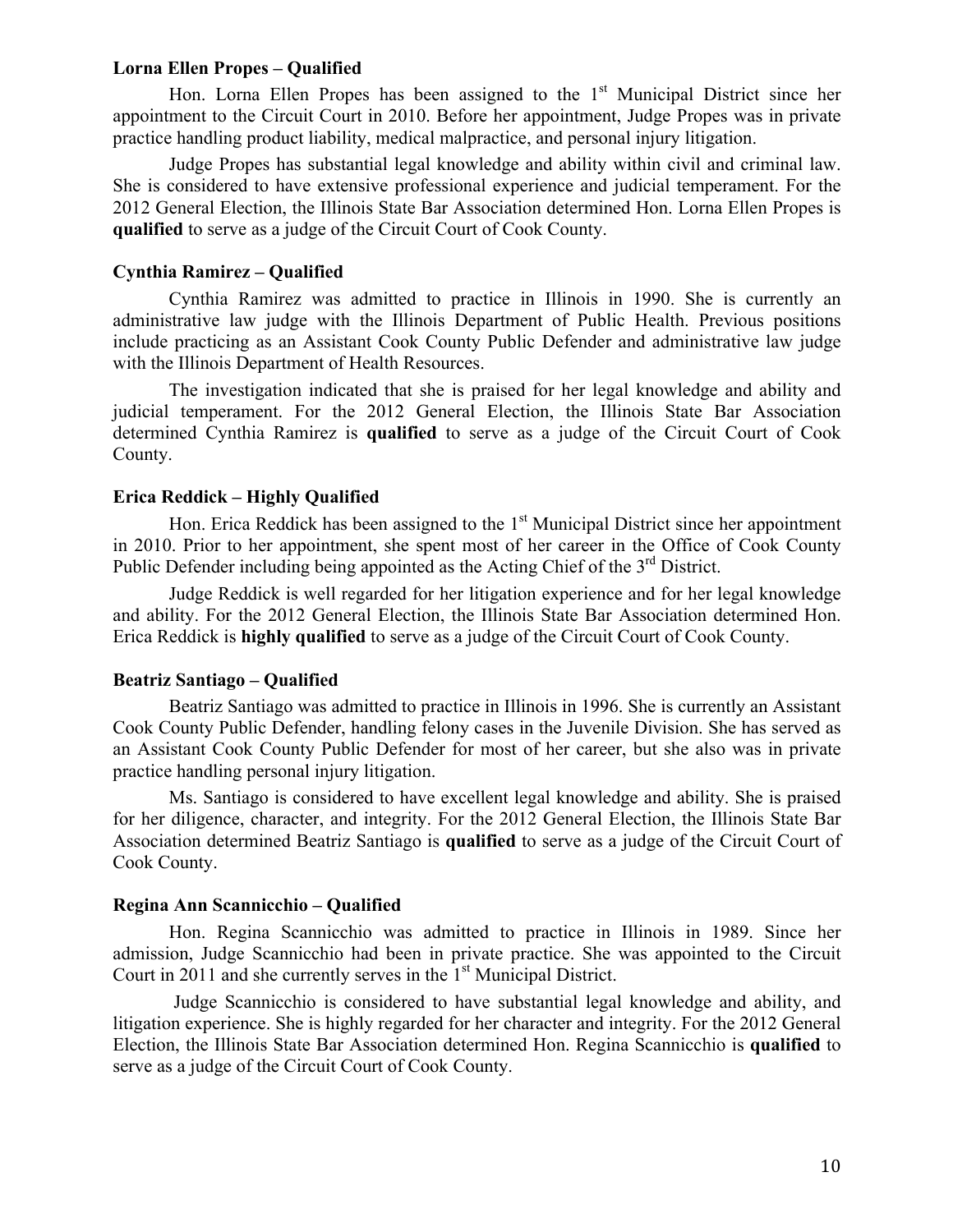## **Andrea M. Schleifer – Qualified**

Hon. Andrea M. Schleifer has served in the Domestic Relations Division since her appointment to the Circuit Court in 2010. Prior to her appointment, she was a solo practitioner focusing on family law matters for most of her career.

Judge Schleifer is considered to have exceptional litigation and professional experience, which includes community service and service to the legal profession. It is reported that she has great legal knowledge and ability and judicial temperament. For the 2012 General Election, the Illinois State Bar Association determined Hon. Andrea M. Schleifer is **qualified** to serve as a judge of the Circuit Court of Cook County.

# **Judges Seeking Retention in November 2012**

# **Appellate Court – 1st District**

# **Hon. James Fitzgerald Smith - Qualified**

Hon. James Fitzgerald Smith is currently a justice in the  $1<sup>st</sup>$  District Appellate Court of Illinois. He was appointed as an Associate Judge in 1989, and elected to the Circuit Court of Cook County in 1994. Justice Smith was retained for a six-year term in 2000. In 2002, he was elected to the  $1<sup>st</sup>$  District Appellate Court. He has served as a presiding justice within his panel five times. He is also a member of numerous committees, including the Executive Committee and the Settlement Committee.

Justice Smith is well known for his diligence and impartiality. He is always professional and respectful of litigants and attorneys. For the 2012 General Election, the Illinois State Bar Association determined that Hon. James Fitzgerald Smith is **qualified** for retention as a justice of the Illinois Appellate Court.

## **Circuit Court – Cook County**

# **Hon. Martin S. Agran – Qualified**

Hon. Martin S. Agran is currently assigned to the 3<sup>rd</sup> Municipal District, and he is the Acting Presiding Judge when necessary. He was elected as an Associate Judge in 1989. He was appointed and subsequently elected to the Circuit Court of Cook County in 1994. Judge Agran was retained for six-year terms in 2000 and 2006. During his tenure as a judge, he has served in many different courtrooms, including the Child Protection Division, the Trial Section of the Law Division, the Chancery Division, and as a supervising judge in the Juvenile Justice Division. He came to his current post in 2011.

Judge Agran is reportedly diligent with good judicial temperament. He has substantial professional experience and excellent knowledge in the Chancery area of the law. For the 2012 General Election, the Illinois State Bar Association determined Hon. Martin S. Agran is **qualified** for retention as a judge of the Circuit Court of Cook County.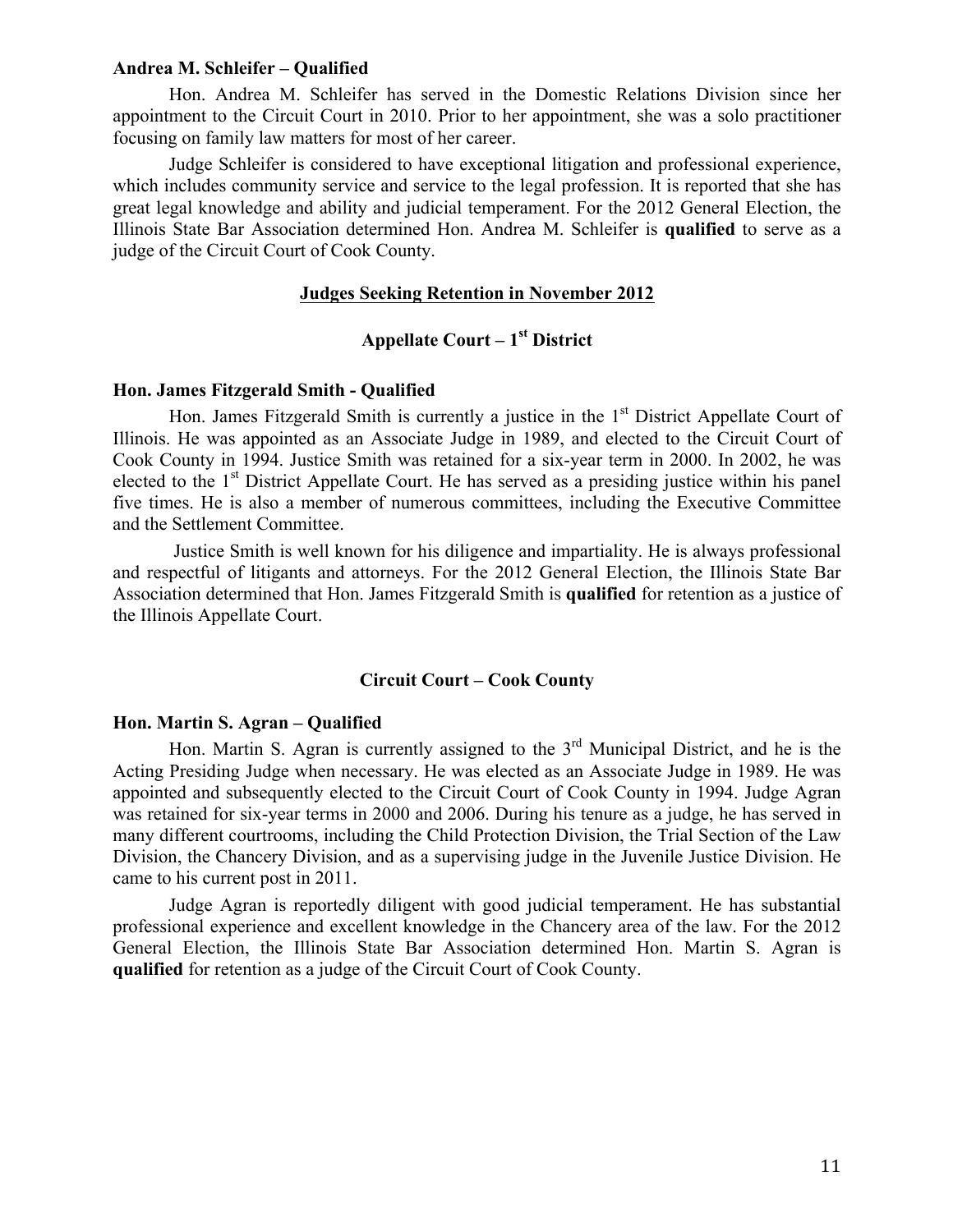#### **Hon. Patricia Banks – Qualified**

Hon. Patricia Banks is currently the Presiding Judge of the Elder Law and Miscellaneous Remedies Division. In 1994, she was appointed to the Circuit Court of Cook County and subsequently elected that same year. She was initially assigned to the Domestic Relations Division, and then she was transferred to the Law Division. Judge Banks was retained for sixyear terms in 2000 and 2006.

Considered to have good legal knowledge and ability, Judge Banks is reported to treat everyone fairly and is diligent with her decisions. For the 2012 General Election, the Illinois State Bar Association determined Hon. Patricia Banks is **qualified** for retention as a judge of the Circuit Court of Cook County.

### **Hon. Ronald F. Bartkowicz** – **Qualified**

Hon. Ronald F. Bartkowicz is currently assigned to the Commercial Calendar of the Law Division. Previous judicial assignments include the 1<sup>st</sup> Municipal District and Domestic Relations. He was appointed as an Associate Judge in 1985 and appointed to the Circuit Court of Cook County in 1997. He was elected to the Circuit Court in 2000. Judge Bartkowicz was retained for a six-year term in 2006.

Judge Bartkowicz is reportedly very knowledgeable in substantive and procedural law; listens well and decides cases on law and facts. For the 2012 General Election, the Illinois State Bar Association determined Hon. Ronald F. Bartkowicz is **qualified** for retention as a judge of the Circuit Court of Cook County.

#### **Hon. Carole Kamin Bellows - Qualified**

Hon. Carole Kamin Bellows is currently assigned to the Domestic Relations Division. She has been the Preliminary Judge and Leader of Team D within the Domestic Relations Division since 1987. Judge Bellows was appointed to the Circuit Court of Cook County in 1986 and elected in 1988. She was retained for six-year terms in 1994, 2000 and 2006.

The Committee evaluation elicited an overwhelming response that Judge Bellows has excellent legal knowledge with an undiminished dedication to her craft. She is very approachable for pro se litigants and is considered a role model for other judges. For the 2012 General Election, the Illinois State Bar Association determined Hon. Carole Kamin Bellows is **qualified** for retention as a judge of the Circuit Court of Cook County.

# **Hon. Daniel Patrick Brennan - Qualified**

Hon. Daniel Patrick Brennan currently serves in the Mortgage Foreclosure and Mechanics Lien Section of the Chancery Division. Judge Brennan was elected to the Circuit Court of Cook County in 2006. He was initially assigned to the  $1<sup>st</sup>$  Municipal District, and then transferred to the  $6<sup>th</sup>$  Municipal District until he came to his current post in 2011.

Judge Brennan is considered to be well prepared, conscientious, even-tempered, and to have high integrity. For the 2012 General Election, the Illinois State Bar Association determined Hon. Daniel Patrick Brennan is **qualified** for retention as a judge of the Circuit Court of Cook County.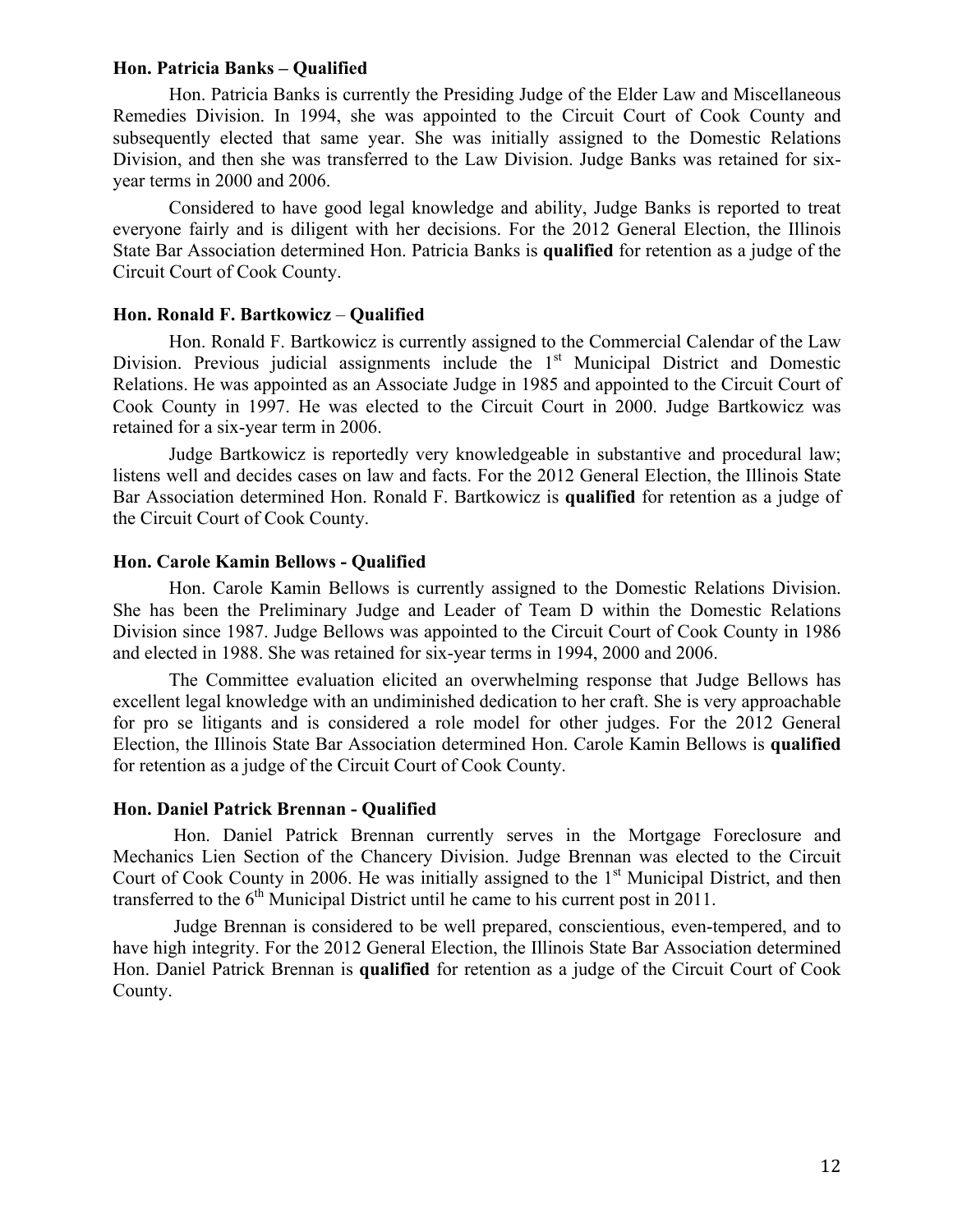## **Hon. Cynthia Brim – Not Qualified**

Hon. Cynthia Brim was elected to the Circuit Court of Cook County in 1994. She was retained for six-year terms in 2000 and 2006. She was in the  $6<sup>th</sup>$  Municipal District presiding over Misdemeanor, Traffic Civil, Paternity, Child Support, Custody, Visitation, Domestic Violence, Bond hearings, and Ordinance Violation cases. Other previous judicial assignments include the Domestic Relations Division, the 1<sup>st</sup> Municipal District, and the 5<sup>th</sup> Municipal District. Hon. Cynthia Brim has currently been removed from all judicial duties by Special Order No. 2012-14 of the Executive Committee of the Circuit Court of Cook County.

The Committee evaluation questioned Judge Brim's legal knowledge and ability. For the 2012 General Election, the Illinois State Bar Association determined Hon. Cynthia Brim is **not qualified** for retention as a judge of the Circuit Court of Cook County.

### **Hon. Rodney Hughes Brooks - Qualified**

Hon. Rodney Hughes Brooks is currently assigned to the Juvenile Justice Division. He was a "floater" judge within the Division until he was recently assigned to a permanent calendar. In 1994, he was elected to the Circuit Court of Cook County and was initially assigned to the 1<sup>st</sup> Municipal District Traffic Court. He was transferred to his current Division in 1996. Judge Brooks was retained for six-year terms in 2000 and 2006.

Judge Brooks is procedurally oriented and very diligent. He is punctual and has good judicial temperament. For the 2012 General Election, the Illinois State Bar Association determined Hon. Rodney Hughes Brooks is **qualified** for retention as a judge of the Circuit Court of Cook County.

# **Hon. Mary Margaret Brosnahan** - **Qualified**

Hon. Mary Margaret Brosnahan serves in the Criminal Division, where she is assigned to a felony trial courtroom. She was elected to the Circuit Court of Cook County in 2000 and initially assigned to the  $1<sup>st</sup>$  Municipal District. Judge Brosnahan was retained for a six-year term in 2006.

Judge Brosnahan is considered to have good legal knowledge, ability, diligence, and high integrity. For the 2012 General Election, the Illinois State Bar Association determined Hon. Mary Margaret Brosnahan is **qualified** for retention as a judge of the Circuit Court of Cook County.

# **Hon. Gloria Chevere** - **Not Qualified**

Hon. Gloria Chevere is currently assigned as a "swing judge" in various branches within the  $1<sup>st</sup>$  Municipal District. She ran unopposed for a vacancy in the  $6<sup>th</sup>$  Subcircuit in 2006 and was assigned to hear misdemeanor and felony ordinance offenses.

The Committee evaluation raised concerns over Judge Chevere's diligence, legal knowledge and ability. For the 2012 General Election, the Illinois State Bar Association determined Hon. Gloria Chevere is **not qualified** for retention as a judge of the Circuit Court of Cook County.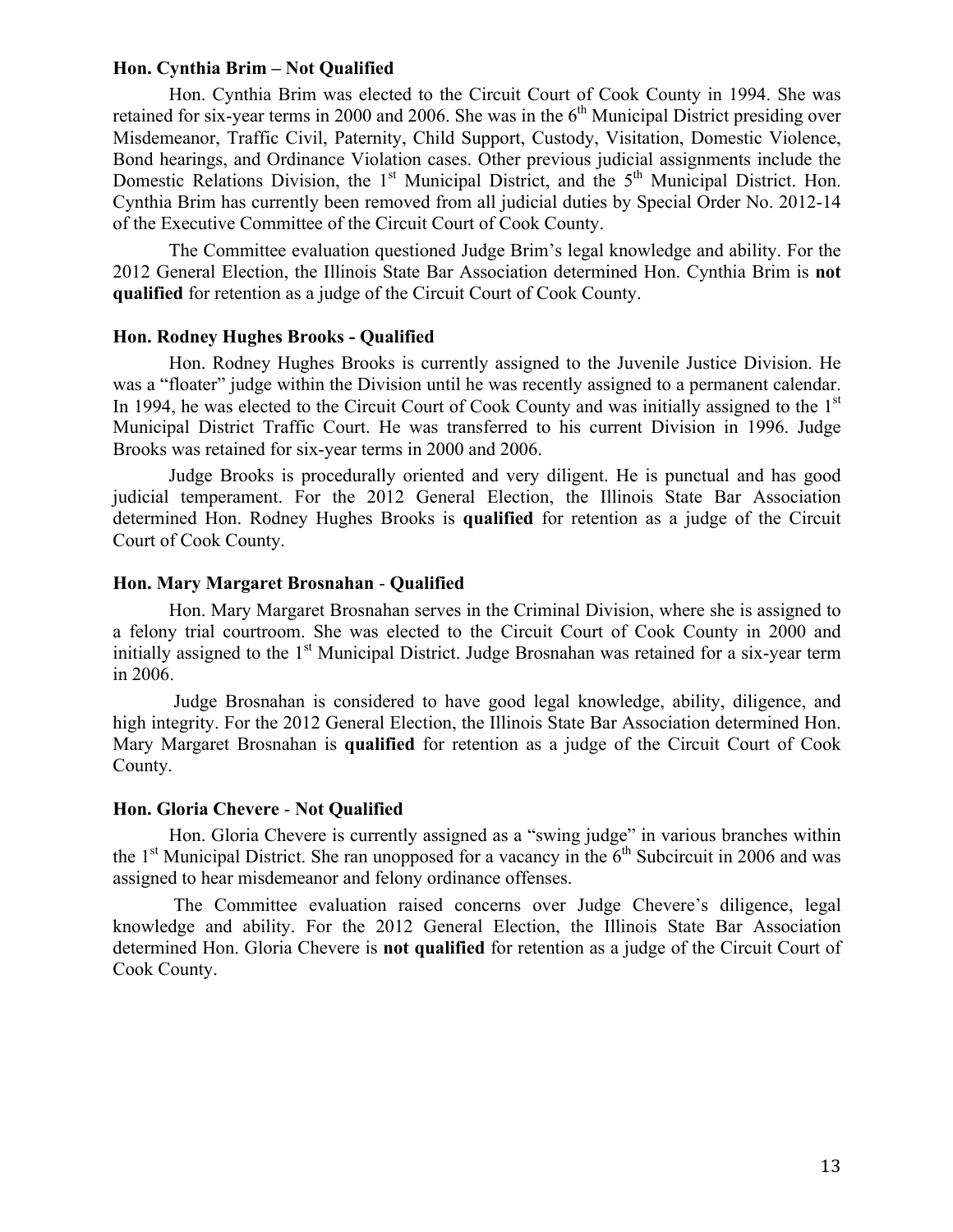## **Hon. Matthew E. Coghlan** - **Qualified**

Hon. Matthew E. Coghlan currently serves in the Criminal Division, where he is assigned to a felony trial call. His previous judicial assignments include the Domestic Violence, felony preliminary hearings, and Traffic Court. Judge Coghlan was elected to the Circuit Court in 2000. He was retained for a six-year term in 2006.

Judge Coghlan is held in high regard for his professional experience and legal knowledge and ability. He is reportedly a very competent, diligent, and fair-minded jurist. For the 2012 General Election, the Illinois State Bar Association determined Hon. Matthew E. Coghlan is **qualified** for retention as a judge of the Circuit Court of Cook County.

# **Hon. Grace Dickler - Qualified**

Hon. Grace Dickler is the Presiding Judge for the Domestic Relations Division. She was appointed as an Associate Judge in 1988 and subsequently elected to the Circuit Court of Cook County in 2006. In 2010, she was the Presiding Judge of the Domestic Violence Division; she began her current post in 2011.

Judge Dickler is reported to have extensive legal knowledge and ability with high integrity. She has taken initiatives to improve procedures and practices as Presiding Judge. For the 2012 General Election, the Illinois State Bar Association determined Hon. Grace Dickler is **qualified** for retention as a judge of the Circuit Court of Cook County.

# **Hon. Christopher Donnelly – Not Qualified**

Hon. Christopher Donnelly is currently assigned to the 6th Municipal District, hearing traffic and misdemeanor cases. Prior to serving the  $6<sup>th</sup>$  Municipal District, Judge Donnelly was assigned to the Juvenile Justice Division. In 1994, he was elected to the Circuit Court of Cook County. Judge Donnelly was retained for six-year terms in 2000 and 2006.

Judge Donnelly's litigation and professional experience along with his legal knowledge and ability are considered adequate. The Committee evaluation, however, revealed that there are concerns regarding his poor judicial temperament. In addition, Judge Donnelly failed to fully participate in the evaluation process by not completing the evaluation materials and refusing to answer questions posed during his interview. Therefore, in accordance with its guidelines for judicial candidates, for the 2012 General Election the Illinois State Bar Association determined Hon. Christopher Donnelly is **not qualified** for retention as a judge of the Circuit Court of Cook County for failure to complete the evaluation process.

### **Hon. Loretta Eadie-Daniels - Qualified**

Hon. Loretta Eadie-Daniels is currently assigned to the 6th Municipal District. She has been assigned to the  $6<sup>th</sup>$  Municipal District since she was elected to the Circuit Court of Cook County in 2000. Judge Eadie-Daniels was retained for a six-year term in 2006.

Judge Eadie-Daniels is considered to have adequate legal knowledge and ability and is considered impartial with sufficient experience. For the 2012 General Election, the Illinois State Bar Association determined Hon. Loretta Eadie-Daniel is **qualified** for retention as a judge of the Circuit Court of Cook County.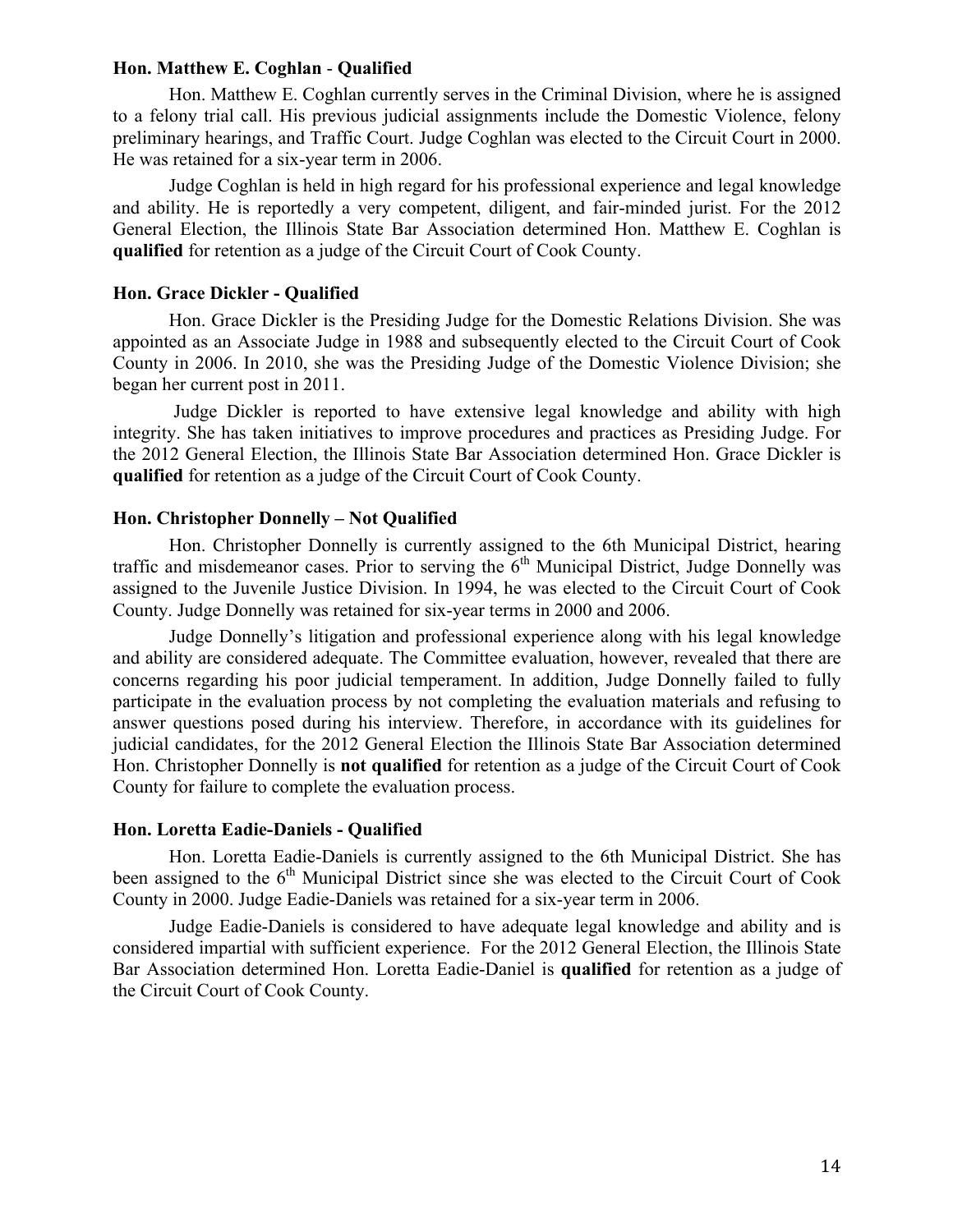### **Hon. James D. Egan – Not Qualified**

Hon. James Egan currently hears Motion Calendar X in the Law Division. He became a judge of the Circuit Court of Cook County in 1995. His previous assignments include the 1<sup>st</sup> Municipal District Traffic Court,  $2<sup>nd</sup>$  Municipal District Criminal Court, and the Criminal Division. Judge Egan was retained for six-year terms in 2000 and 2006.

Judge Egan did not submit documentation for evaluation for the 2012 General Election. Therefore, in accordance with its guidelines regarding judicial candidates, for the 2012 General Election the Illinois State Bar Association determined that Hon. James D. Egan is **not qualified** for retention as a judge of the Circuit Court of Cook County for failure to complete the evaluation process.

### **Hon. Kathy M. Flanagan - Qualified**

Hon. Kathy M. Flanagan is currently the Supervising Judge within the Motion Section of the Law Division. She was elected to the Circuit Court in 1988, where she was initially assigned to the Domestic Relations Division. Judge Flanagan was retained for six-year terms in 1994, 2000, and 2006.

The Committee evaluation revealed that Judge Flanagan is considered tough but fair, works hard, and fully understands the law. For the 2012 General Election, the Illinois State Bar Association determined Hon. Kathy M. Flanagan is **qualified** for retention as a judge of the Circuit Court of Cook County.

# **Hon. Ellen L. Flannigan - Qualified**

Hon Ellen L. Flannigan is currently assigned to the Domestic Violence Division. She previously served in the 1<sup>st</sup> Municipal District. In 2006, she was elected to the Circuit Court of Cook County. Judge Flannigan unsuccessfully ran for the Appellate Court vacancy in the 2010 and 2012 primary election.

Judge Flannigan has demonstrated significant litigation experience and a good understanding of law both substantively and procedurally. She received very positive comments regarding her judicial temperament, legal knowledge and ability, diligence, and professional conduct. For the 2012 General Election, the Illinois State Bar Association determined Hon. Ellen L. Flannigan is **qualified** for retention as a judge of the Circuit Court of Cook County.

# **Hon. Peter Flynn - Qualified**

Hon. Peter Flynn is currently assigned to the Chancery Division, Calendar 4. In 1999, Judge Flynn was appointed to the Circuit Court of Cook County and in the following year he was elected to the Circuit Court. Previous judicial assignments include the Law Division and Traffic Court in the 1<sup>st</sup> Municipal District. He was retained for a six-year term in 2006.

Judge Flynn has been praised for his legal knowledge and ability, integrity, and judicial temperament. For the 2012 General Election, the Illinois State Bar Association determined Hon. Peter Flynn is **qualified** for retention as a judge of the Circuit Court of Cook County.

#### **Hon. Raymond Funderburk - Qualified**

Hon. Raymond Funderburk has been assigned to the  $1<sup>st</sup>$  Municipal District since his appointment to the Circuit Court of Cook County in 1993. He was elected to the Circuit Court in 1994 and retained in 2000 and 2006.

Judge Funderburk received high praise for his diligence, punctuality, and judicial temperament. For the 2012 General Election, the Illinois State Bar Association determined Hon. Raymond Funderburk is **qualified** for retention as a judge of the Circuit Court of Cook County.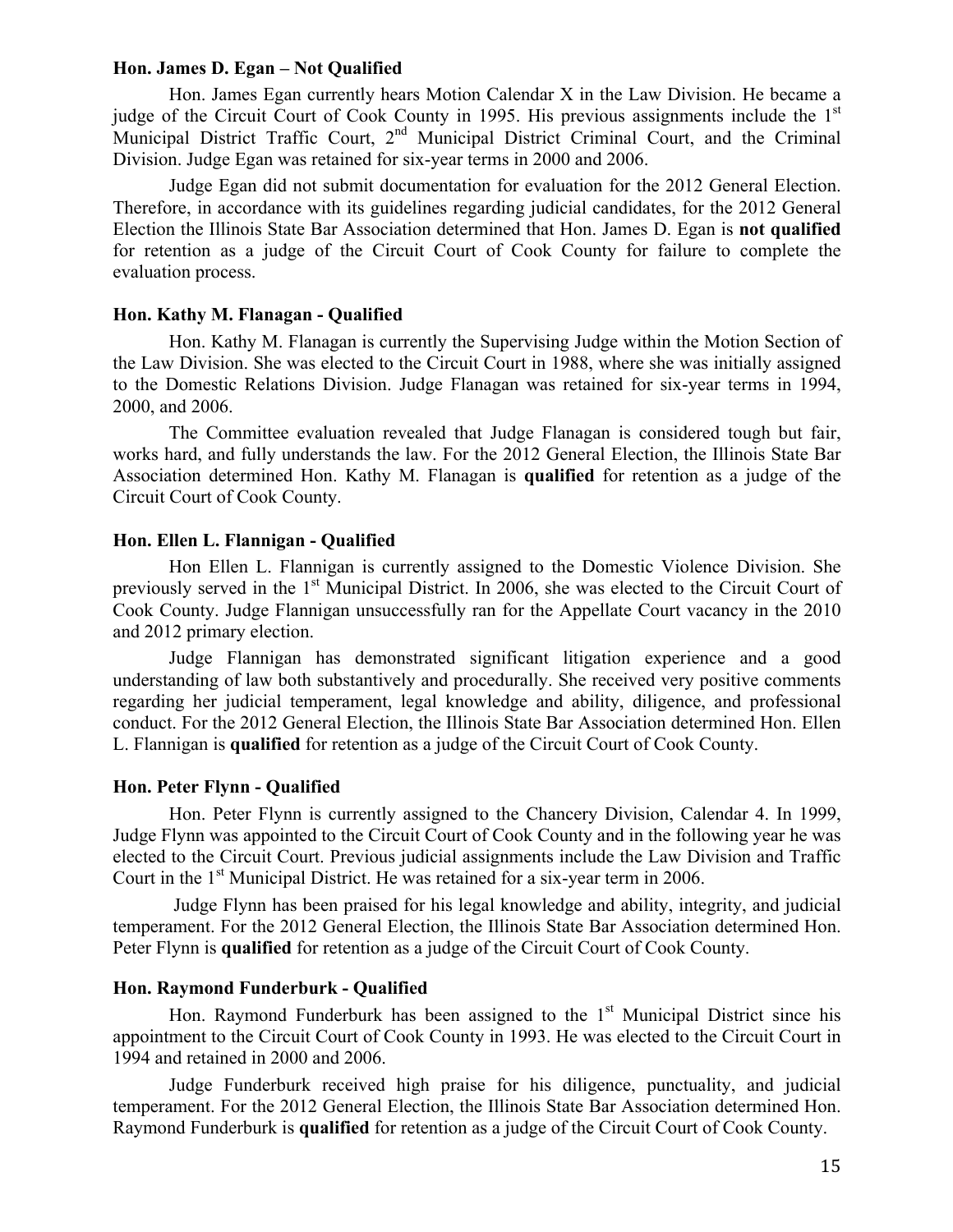## **Hon. Catherine Marie Haberkorn – Qualified**

Hon. Catherine Marie Haberkorn is assigned to the Criminal Division and sits in a felony trial court. She was elected to the Circuit Court of Cook County in 1994. She has previously been assigned to the Criminal Division's Night Narcotics Court and the Juvenile Division. Judge Haberkorn was retained for six-year terms in 2000 and 2006.

While there were some comments regarding occasional issues with Judge Haberkorn's temperament and punctuality, she is well respected for her legal knowledge and ability, experience, integrity, and her desire to assist people appearing before her. For the 2012 General Election, the Illinois State Bar Association determined Hon. Catherine Haberkorn is **qualified** for retention as a judge of the Circuit Court of Cook County.

# **Hon. Orville Hambright - Qualified**

Hon. Orville Hambright currently serves as a trial judge in the Forcible Entry and Detainer Section of the 1<sup>st</sup> Municipal District. He previously served in Traffic Court. He was appointed to the Circuit Court in 2005 and subsequently elected in 2006.

The Committee evaluation showed some concerns as to the pace of his call, but also acknowledged that Judge Hambright handles the longest call in landlord-tenant matters, while also ensuring that parties understand the nature of the proceedings and receive fair treatment. He is regarded as having good legal knowledge and ability and is very diligent. For the 2012 General Election, the Illinois State Bar Association determined Hon. Orville Hambright is **qualified** for retention as a judge of the Circuit Court of Cook County.

# **Hon. Pamela E. Hill-Veal – Not Qualified**

Hon. Pamela E. Hill-Veal is currently assigned in the 1st Municipal District within the Civil Trial Section. She was appointed to the Circuit Court of Cook County in 2004 and elected in 2006.

Judge Hill-Veal did not submit documentation for evaluation for the 2012 General Election. Therefore, in accordance with its guidelines regarding judicial candidates, for the 2012 General Election the Illinois State Bar Association determined that Hon. Pamela E. Hill-Veal is **not qualified** for retention as a judge of the Circuit Court of Cook County for failure to complete the evaluation process.

# **Hon. Carol M. Howard - Qualified**

Hon. Carol M. Howard is currently assigned to the Criminal Division. She was elected to the Circuit Court of Cook County in 2006, where she was initially assigned to the  $1<sup>st</sup>$  Municipal District. She transferred to her current post in 2009.

Judge Howard is considered an excellent judge with a calm temperament and good legal knowledge and ability. For the 2012 General Election, the Illinois State Bar Association determined Hon. Carol M. Howard is **qualified** for retention as a judge of the Circuit Court of Cook County.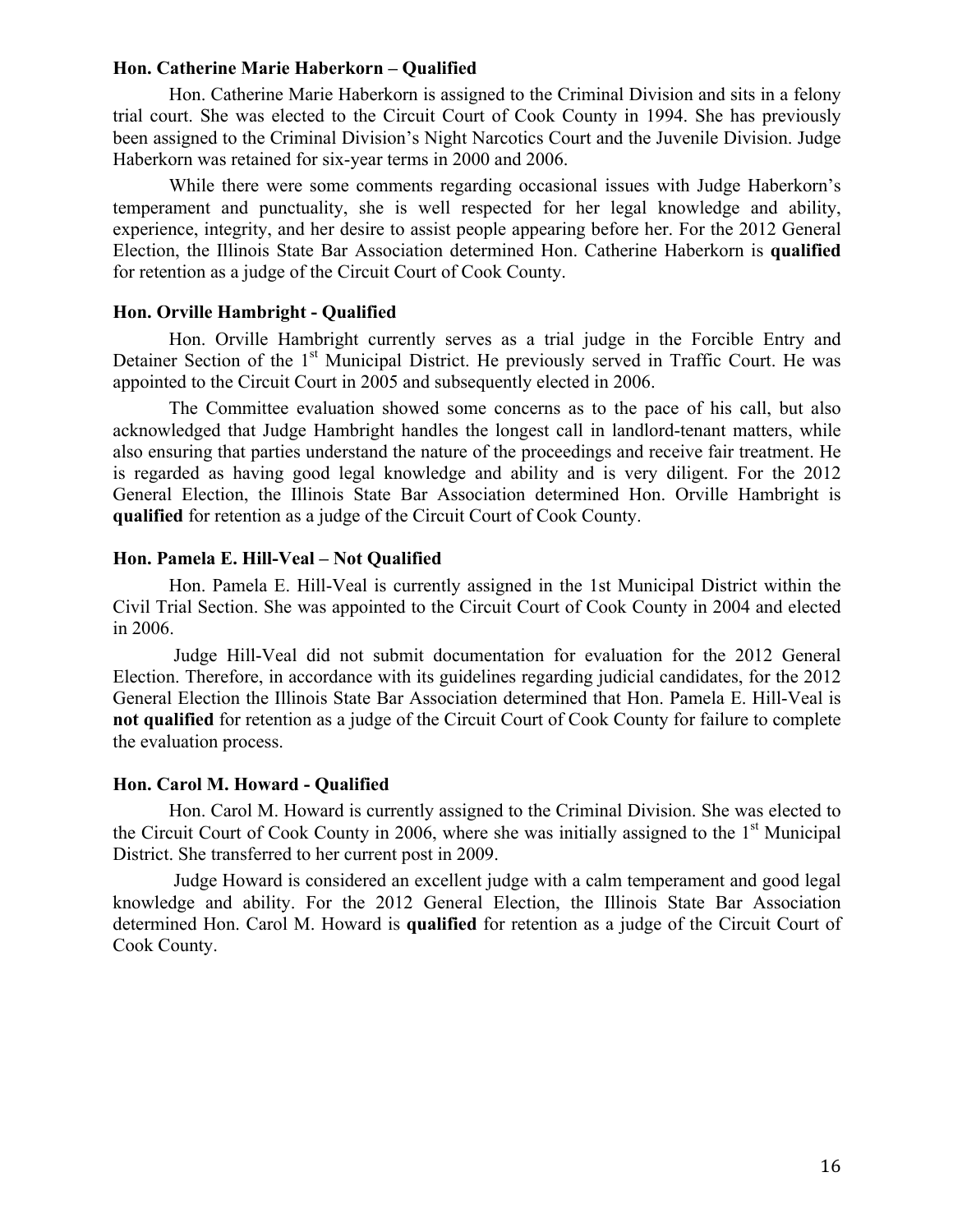## **Hon. Garritt E. Howard - Qualified**

Hon. Garritt E. Howard is currently assigned to the 2nd Municipal District. He was assigned to the 1st Municipal District from 1994 to 1996 until he was transferred to his current post. He is assigned to a felony trial courtroom and acts as a presiding judge for the 2<sup>nd</sup> Municipal District when needed. Judge Howard was appointed to the Circuit Court of Cook County in 1994, and subsequently elected that year. He was retained for six-year terms in 2000 and 2006.

Judge Howard reportedly has excellent experience in the criminal court and is well respected for his legal knowledge and his even temperament. For the 2012 General Election, the Illinois State Bar Association determined Hon. Garritt E. Howard is **qualified** for retention as a judge of the Circuit Court of Cook County.

# **Hon. Michael J. Howlett - Qualified**

Hon. Michael J. Howlett is currently assigned to the Criminal Division. He served as an Associate Judge from 1983 to 1986. He was appointed to the Circuit Court of Cook County in 2005 and elected in 2006. Previous judicial assignments include the  $1<sup>st</sup>$  Municipal District and the Juvenile Justice Division.

Judge Howlett is held in high regard for his strong litigation skills and superior legal knowledge and ability. For the 2012 General Election, the Illinois State Bar Association determined Hon. Michael J. Howlett is **qualified** for retention as a judge of the Circuit Court of Cook County.

# **Hon. Moshe Jacobius- Qualified**

Hon. Moshe Jacobius is currently the Presiding Judge of the Chancery Division. He was appointed as a judge in the Circuit Court of Cook County in 1991 and elected in 1994. He has also served as a Presiding Judge in the Domestic Relations Division. He was named the Presiding Judge of the Chancery Division in 2010. Judge Jacobius was retained for six-year terms in 2000 and 2006.

The Committee evaluation showed that Judge Jacobius is well respected for his integrity and extensive legal knowledge and experience. For the 2012 General Election, the Illinois State Bar Association determined Hon. Moshe Jacobius is **qualified** for retention as a judge of the Circuit Court of Cook County.

# **Hon. Paul A. Karkula - Qualified**

Hon. Paul Karkula is currently assigned to the County Division, Calendar 7. He was appointed to the Circuit Court of Cook County in 1999. After being elected in 2000, Judge Karkula served in the  $1<sup>st</sup>$  Municipal District Traffic Center, and was later assigned to the Chancery Division, Mortgage Foreclosure and Mechanics Lien Section. He was retained for a six-year term in 2006.

The Committee evaluation indicated that Judge Karkula handles well a diverse call that includes adoption issues, mental heath claims, election law matters, and tax objections. For the 2012 General Election, the Illinois State Bar Association determined Hon. Paul Karkula is **qualified** for retention as a judge of the Circuit Court of Cook County.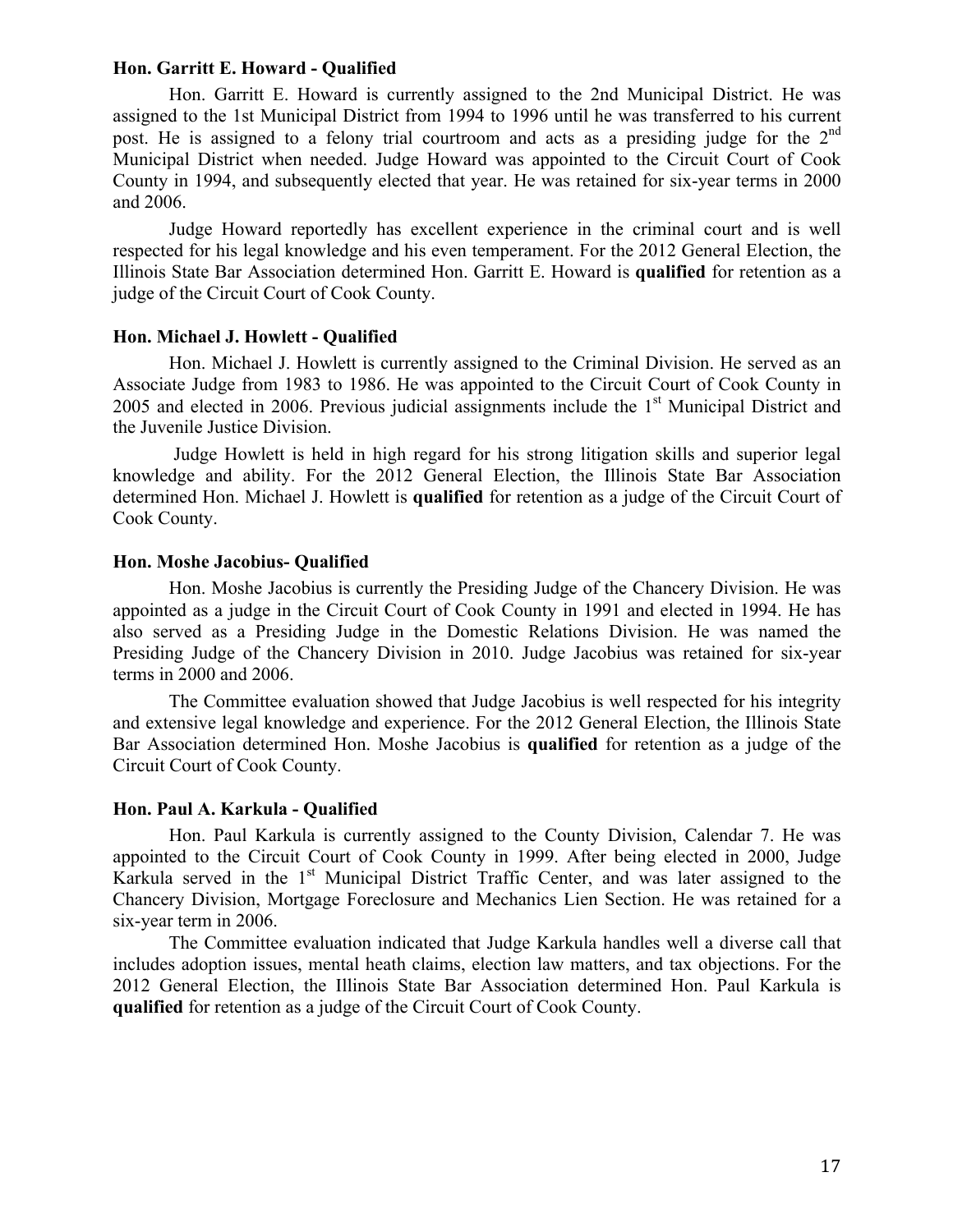#### **Hon. Joseph G. Kazmierski, Jr.- Qualified**

Hon. Joseph Kazmierski currently serves as a Supervising Judge within the Criminal Division. He fills in as Acting Presiding Judge when necessary. Since his appointment to the Circuit Court of Cook County and subsequent election in 1994, Judge Kazmierski has sat in the Criminal Division, Leighton Criminal Court Building. He was retained for six-year terms in 2000 and 2006.

Judge Kazmierski is praised for his legal knowledge and diligence. For the 2012 General Election, the Illinois State Bar Association determined Hon. Joseph Kazmierski is **qualified** for retention as a judge of the Circuit Court of Cook County.

# **Hon. Robert Lopez Cepero - Qualified**

Hon. Robert Lopez Cepero currently serves in Tax and Miscellaneous Remedies of the Law Division. He was appointed to the Circuit Court of Cook County, and subsequently elected to the post in 1994. During his time as a judge, he has circulated among the jury and non-jury courtrooms. Judge Lopez Cepero was retained for six-year terms in 2000 and 2006.

The Committee evaluation on Judge Lopez Cepero revealed some concerns over occasional issues with judicial temperament. It is reported that he has adequate legal knowledge and works hard. For the 2012 General Election, the Illinois State Bar Association determined Hon. Robert Lopez Cepero is **qualified** for retention as a judge of the Circuit Court of Cook County.

# **Hon. Stuart F. Lubin - Qualified**

Hon. Stuart F. Lubin currently serves in the Juvenile Justice Division. He acts as Acting Presiding Judge when necessary. He was appointed to the Circuit Court of Cook County in 1991 and served in the 1<sup>st</sup> Municipal District. Judge Lubin was elected to the post in 1994, and retained for six-year terms in 2000 and 2006.

Judge Lubin has extensive litigation experience and is praised for his character, judicial temperament, diligence, and integrity. For the 2012 General Election, the Illinois State Bar determined Hon. Stuart F. Lubin is **qualified** for retention as a judge of the Circuit Court of Cook County.

#### **Hon. Marvin P. Luckman - Qualified**

Hon. Marvin P. Luckman is currently assigned to the 1st Municipal District. He was appointed to the Circuit Court of Cook County in 1992 and elected in 1994. He was retained for six-year terms in 2000 and 2006.

The Committee evaluation revealed that most attorneys feel Judge Luckman has adequate legal knowledge and ability for his current assignment and speak highly of his judicial temperament. For the 2012 General Election, the Illinois State Bar Association determined Hon. Marvin P. Luckman is **qualified** for retention as a judge of the Circuit Court of Cook County.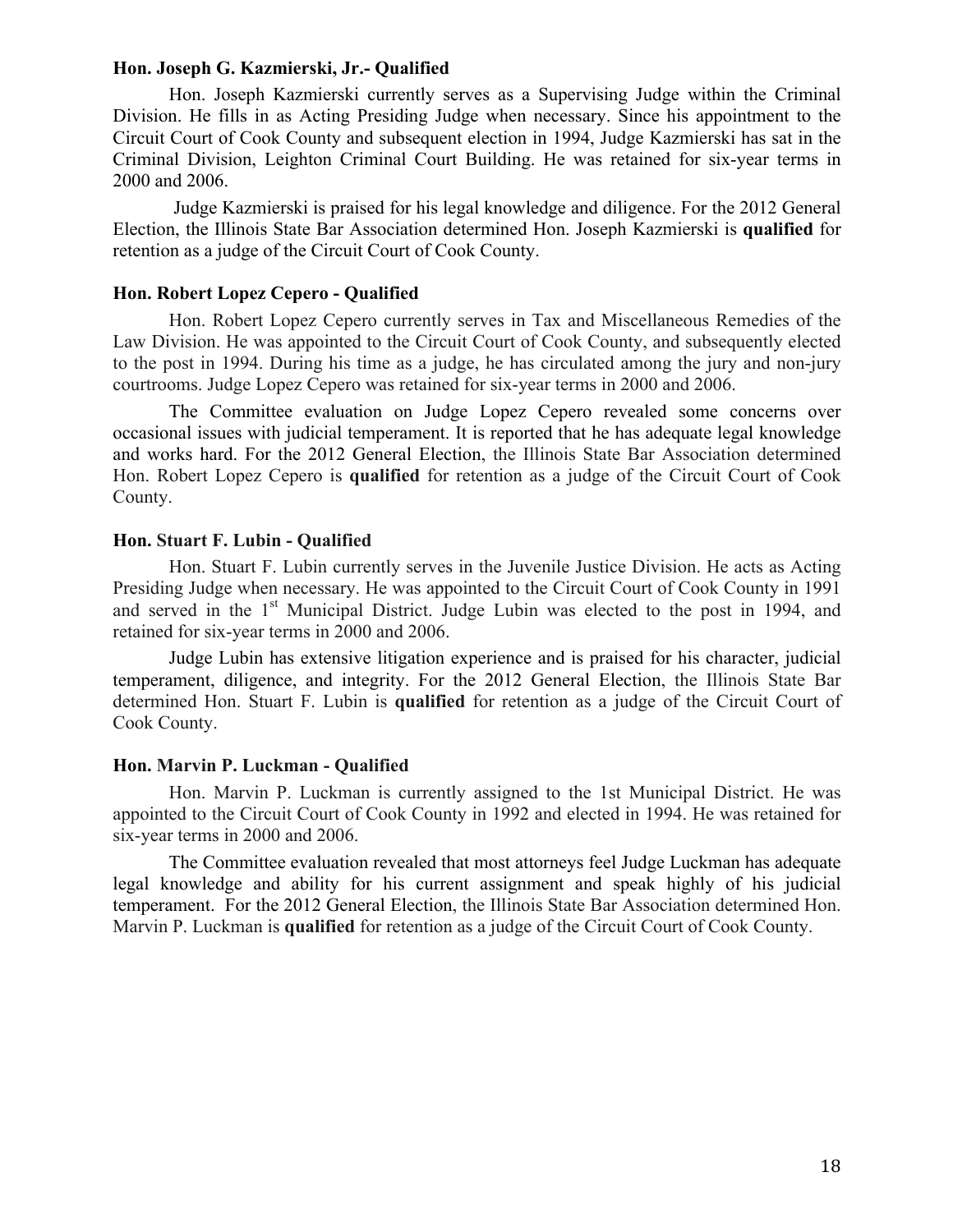## **Hon. Marcia Maras - Qualified**

Hon. Marcia Maras currently serves in the Trial Section of the Law Division. Previous judicial assignments include the  $1<sup>st</sup>$  Municipal District and the County Division. She was appointed to the Circuit Court of Cook County in 1999 and elected in 2000. Judge Maras was retained for a six-year term in 2006.

Judge Maras is praised for her knowledge of substantive law and court procedure. She presides over a call with complex matters and gets high marks for her courtroom management skills and temperament. For the 2012 General Election, the Illinois State Bar Association determined Hon. Marcia Maras is **qualified** for retention as a judge of the Circuit Court of Cook County.

# **Hon. Jill C. Marisie - Qualified**

Hon. Jill C. Marisie was elected to the Circuit Court of Cook County in 2006. She initially was appointed to the  $1<sup>st</sup>$  Municipal District, and in 2007, she was transferred to the  $3<sup>rd</sup>$ Municipal District. She still currently serves in the 3rd Municipal District presiding over bond hearings, preliminary hearings, 402 conferences, pleas and sentencing, and violations of sentences.

Judge Marisie is reported to be knowledgeable, hard working, and always prepared for her cases. For the 2012 General Election, the Illinois State Bar Association determined Hon. Jill C. Marisie is **qualified** for retention as a judge of the Circuit Court of Cook County.

# **Hon. James M. McGing - Qualified**

Hon. James M. McGing was elected to the Circuit Court of Cook County in 2006. He was initially assigned to Traffic Court within the 1<sup>st</sup> Municipal District until he was transferred to the Housing Section. Judge McGing handles cases involving administrative review, Enforcement of Administrative Judgments, Demolition judgments, City Liens-Foreclosure Call, the public nuisance call, and he is now part of the new vacant/abandoned foreclosure call. Judge McGing unsuccessfully ran for an Appellate Court vacancy in the 2012 primary election.

The Committee evaluation revealed Judge McGing is knowledgeable in his area of law. Judge McGing is a well-respected jurist and he has an even temperament. For the 2012 General Election, the Illinois State Bar Association determined Hon. James M. McGing is **qualified** for retention as a judge of the Circuit Court of Cook County.

# **Hon. Michael B. McHale – Qualified**

Hon. Michael B. McHale currently serves in the Criminal Division. He was elected to the Circuit Court of Cook County in 2006, where he was initially assigned to the 1st Municipal District. Until he was transferred to his current assignment, Judge McHale served in the Domestic Violence Division.

Judge McHale is considered to have an excellent understanding of the law and currently decides many issues off first impression with little prior case law as precedent. He treats everyone fairly and with professionalism. For the 2012 General Election, the Illinois State Bar Association determined Hon. Michael B. McHale is **qualified** for retention as a judge of the Circuit Court of Cook County.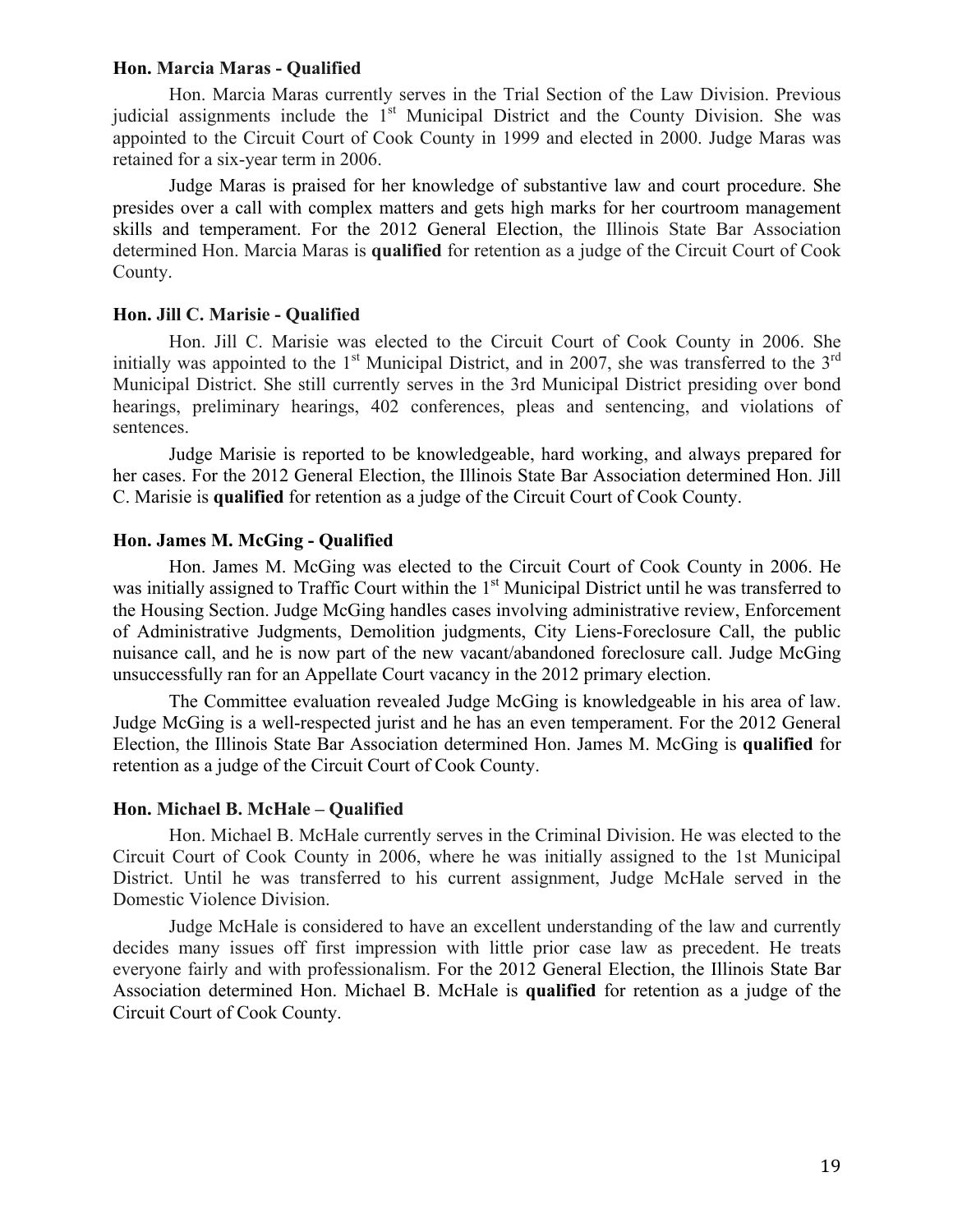# **Hon. James Patrick Murphy - Qualified**

Hon. James Patrick Murphy currently serves in the Domestic Violence Division. He was elected to the Circuit Court of Cook County in 2006, and was assigned to the Traffic Section of the 1<sup>st</sup> Municipal District before being transferred to his current post.

Judge Murphy is well regarded for his legal experience, ability, skill, and temperament. He is a frequent presenter at continuing legal education programs geared toward developing and maintaining judicial skills. For the 2012 General Election, the Illinois State Bar Association determined Hon. James Patrick Murphy is **qualified** for retention as a judge of the Circuit Court of Cook County.

# **Hon. Thomas W. Murphy – Qualified**

Hon. Thomas Murphy is currently the Supervising Judge of the  $5<sup>th</sup>$  Municipal District, Civil Division. He also handles civil litigation matters that include Law Division and Municipal Division cases. Judge Murphy was elected to the Circuit Court of Cook County in 2006. Before becoming a judge, Judge Murphy was a Chicago alderman for approximately sixteen years.

Judge Murphy is reported to have outstanding judicial skills with a good grasp of the law. His judicial temperament, legal knowledge and ability, impartiality, professional conduct, and diligence are considered excellent. For the 2012 General Election, the Illinois State Bar Association determined Hon. Thomas W. Murphy is **qualified** for retention as a judge of the Circuit Court of Cook County.

# **Hon. Joyce M. Murphy Gorman – Qualified**

Hon. Joyce Murphy Gorman is currently assigned to the  $1<sup>st</sup>$  Municipal District, Civil Non-jury Trial Call. Judge Murphy Gorman was elected to serve as a judge in 2000, and she was retained for a six-year term in 2006.

Judge Murphy Gorman is described as being knowledgeable about the law and always prepared. For the 2012 General Election, the Illinois State Bar Association determined Hon. Joyce Murphy Gorman is **qualified** for retention as a judge of the Circuit Court of Cook County.

# **Hon. Marya Nega – Qualified**

Hon. Marya Nega was elected to the Circuit Court of Cook County in 1994, where she was assigned to the 1<sup>st</sup> Municipal District. She currently sits in the Domestic Relations Division as a preliminary judge handling Calendar E. Judge Nega was retained for six-year terms in 2000 and 2006.

Judge Nega is considered to have good legal knowledge and ability in the applicable area of the law. She is also highly respected as a jurist. For the 2012 General Election, the Illinois State Bar Association determined Hon. Marya Nega is **qualified** for retention as a judge of the Circuit Court of Cook County.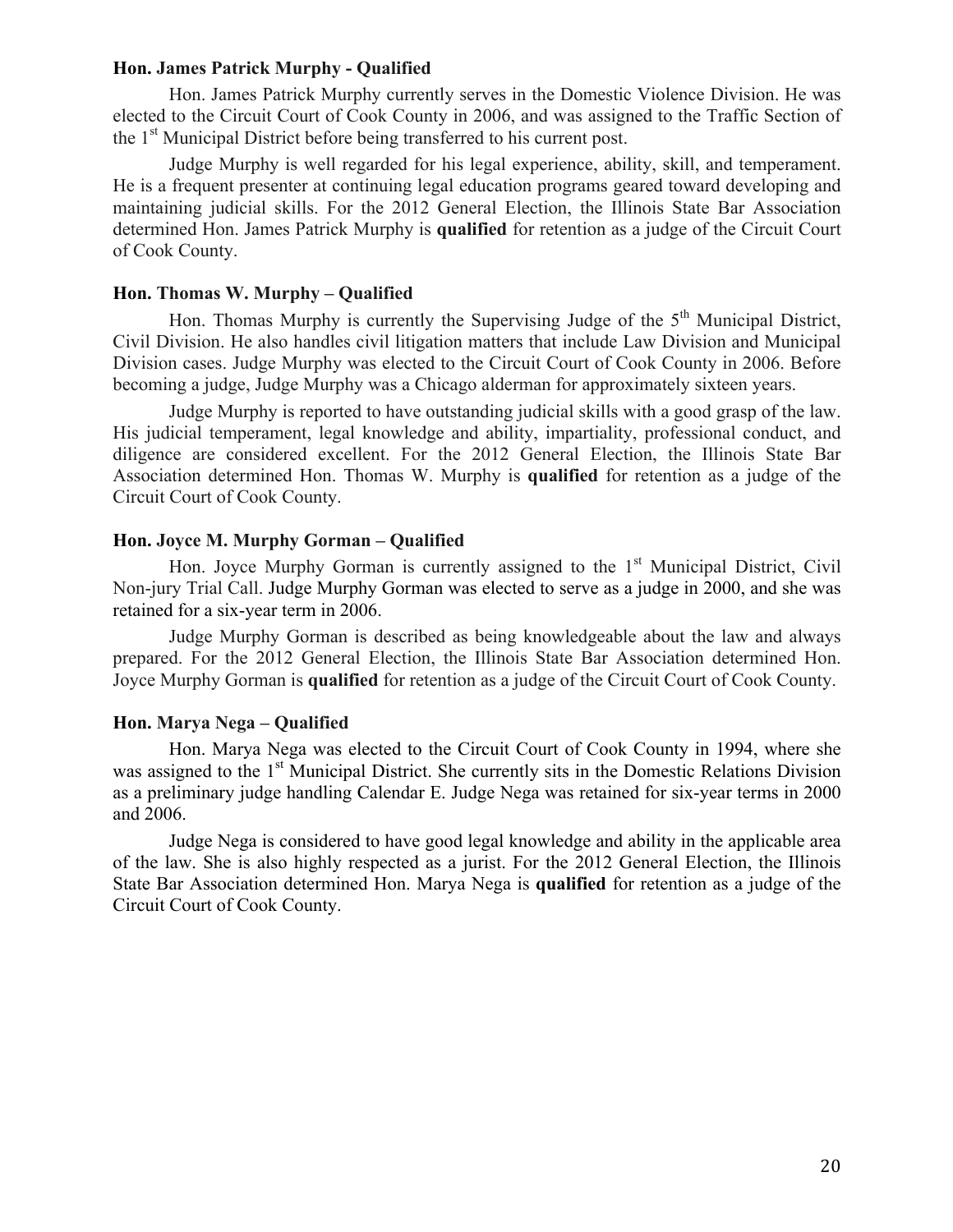## **Hon. Joan Margaret O'Brien – Qualified**

Hon. Joan Margaret O'Brien is currently a judge in the  $5<sup>th</sup>$  Municipal District, the Criminal Division, and the Domestic Violence Division. She is also a Supervising Judge in the Felony Courtrooms and she serves as a floater in criminal courtrooms. Judge O'Brien was elected to serve as a judge in the Circuit Court of Cook County in 2000, and she was retained for a six-year term in 2006.

Judge O'Brien received unanimous favorable comments in the areas of legal knowledge and ability, diligence, professionalism, temperament, and legal writing skills. For the 2012 General Election, the Illinois State Bar Association determined Hon. Joan Margaret O'Brien is **qualified** for retention as a judge of the Circuit Court of Cook County.

## **Hon. Patrick W. O'Brien – Qualified**

Hon. Patrick O'Brien has been assigned to the 1<sup>st</sup> Municipal District since he was elected to the Circuit Court of Cook County in 2006. Within this District, Judge O'Brien presides over non-jury trials, including contract, tenant/landlord, and tort matters under \$50,000. He previously presided over preliminary hearings, traffic matters, and criminal misdemeanors.

Judge O'Brien has been praised for his dealings with the high percentage of pro se litigants. He is considered very knowledgeable about the law and has a good judicial temperament. For the 2012 General Election, the Illinois State Bar Association determined Hon. Patrick W. O'Brien is **qualified** for retention as a judge of the Circuit Court of Cook County.

# **Hon. Ramon Ocasio III – Qualified**

Hon. Ramon Ocasio III is currently assigned to the Central Bond Court Rotation. Judges assigned to this rotation share the responsibility of covering Bond Court, Branch 2, Branch 3, Branch 98, and Branch 66. In addition, they preside over preliminary hearings during nights and weekends at various police stations. Judge Ocasio was elected to the Circuit Court of Cook County in 2006.

The Committee evaluation found that Judge Ocasio has a good grasp of the applicable law, good judicial character, and is very diligent. For the 2012 General Election, the Illinois State Bar Association determined Hon. Ramon Ocasio III is **qualified** for retention as a judge of the Circuit Court of Cook County.

# **Hon. Stuart E. Palmer – Qualified**

Hon. Stuart Palmer is currently assigned to the Illinois Appellate Court, First District, 6th Division. Judge Palmer was appointed and subsequently elected to the Circuit Court of Cook County in 1994. He was retained for six-year terms in 2000 and 2006. He was reviewed in 2009 for possible appointment to the Appellate Court; the Illinois State Bar Association found Judge Palmer "Highly Qualified" for the Illinois Appellate Court.

The Committee evaluation elicited that Judge Palmer has excellent judicial temperament and diligence as a judge. He has the highest integrity and extensive legal knowledge and ability. For the 2012 General Election, the Illinois State Bar Association determined Hon. Stuart Palmer is **qualified** for retention as a judge of the Circuit Court of Cook County.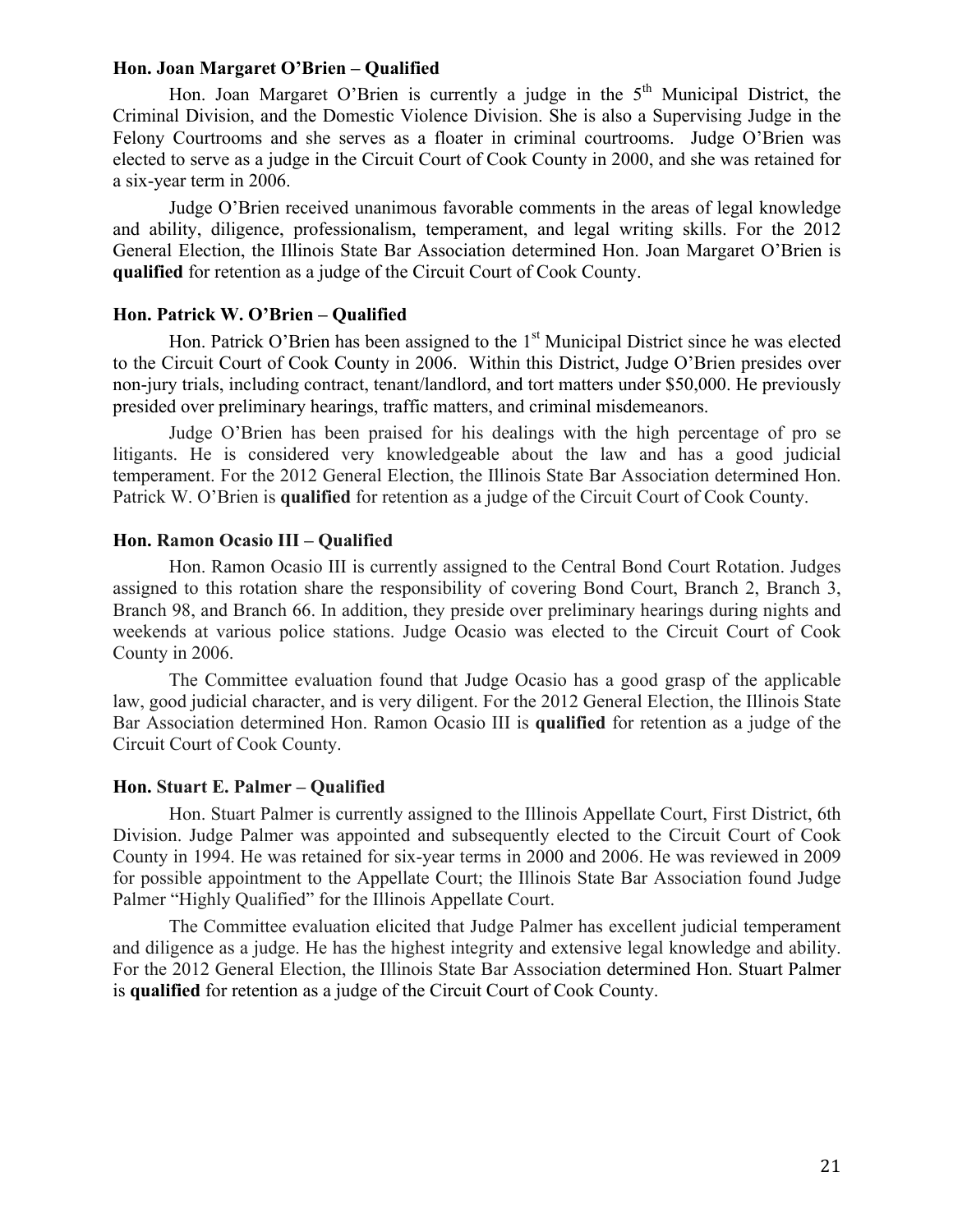## **Hon. Lee Preston – Qualified**

 Hon. Lee Preston currently serves in the Chancery Division. He was elected to serve as a judge of the Circuit Court of Cook County in 1994. Previous judicial assignments include the Juvenile Division (Child Protection) and the Commercial Calendar of the Law Division. He was retained for six-year terms in 2000 and 2006.

Judge Preston is highly respected for his litigation and professional experience, and his professional conduct. He is hard working and well prepared. For the 2012 General Election, the Illinois State Bar Association determined Hon. Lee Preston is **qualified** for retention as a judge of the Circuit Court of Cook County.

# **Hon. Mary Colleen Roberts – Qualified**

Hon. Mary Colleen Roberts currently serves in the Criminal Division as a floating judge. She was elected to the Circuit Court of Cook County in 2006. Since being elected to the bench, Judge Roberts has served in numerous courtrooms, including the  $1<sup>st</sup>$  and  $4<sup>th</sup>$  Municipal Districts and the Juvenile Justice Division.

Judge Roberts is considered to have good legal knowledge and is respected for her courtroom demeanor. For the 2012 General Election, the Illinois State Bar Association determined Hon. Mary Colleen Roberts is **qualified** for retention as a judge of the Circuit Court of Cook County.

# **Hon. Thomas David Roti – Qualified**

Hon. Thomas Roti currently serves as the supervising judge for the  $3<sup>rd</sup>$  Municipal District's Mandatory Arbitration Program and as a mentoring judge for that district. Judge Roti was elected to the Circuit Court of Cook County in 2000, and was retained for a six-year term in 2006.

The Committee evaluation found that Judge Roti is praised for his diligence and good moral character. He possesses adequate professional experience as a judge. For the 2012 General Election, the Illinois State Bar Association determined Hon. Thomas David Roti is **qualified** for retention as a judge of the Circuit Court of Cook County.

# **Hon. Lisa Ruble Murphy – Qualified**

Hon. Lisa Ruble Murphy was elected to the Circuit Court of Cook County in 1994. Her current assignment is as an independent calendar judge in the Domestic Relations Division. She presides over pre- and post- decree domestic relations cases. Judge Ruble Murphy was retained for six-year terms in 2000 and 2006.

Judge Ruble Murphy prefers to have cases settled instead of being litigated. There were some concerns raised about the difficulty of scheduling contested matters in a timely fashion. She is considered to be well versed in the law and is praised for her judicial temperament. For the 2012 General Election, the Illinois State Bar Association determined Hon. Lisa Ruble Murphy is **qualified** for retention as a judge of the Circuit Court of Cook County.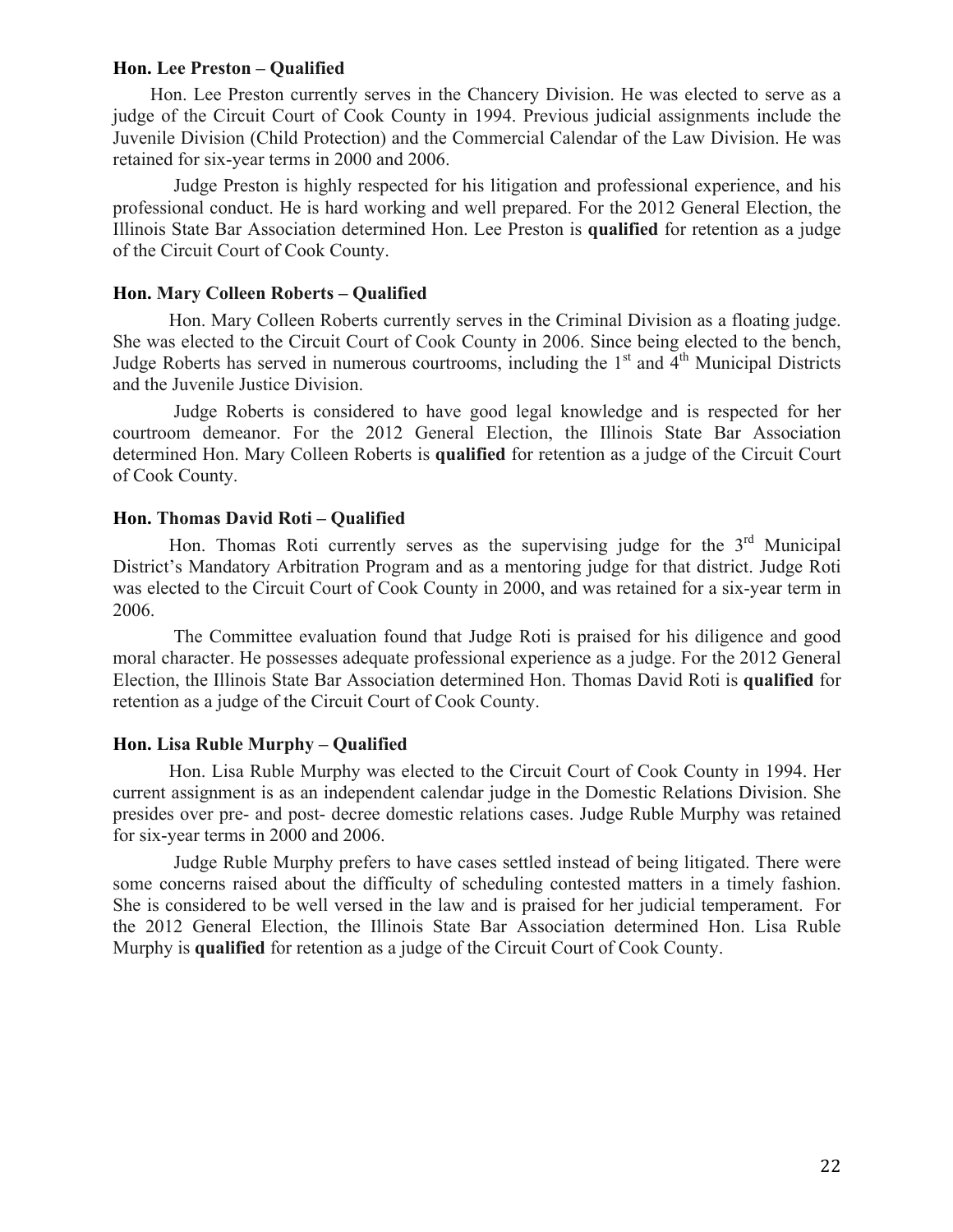## **Hon. Drella C. Savage – Qualified**

Hon. Drella Savage currently serves in the Law Division for Major Motions Calendar F. Judge Savage was elected to the Circuit Court of Cook County in 1994. She was retained for sixyear terms in 2000 and 2006. In 2009, she was reviewed for possible appointment to the Appellate Court; the Illinois State Bar Association found Judge Savage to be "Qualified" for the Illinois Appellate Court.

Judge Savage has excellent legal knowledge and ability and is hard working. For the 2012 General Election, the Illinois State Bar Association determined Hon. Drella Savage to be **qualified** for retention as a judge of the Circuit Court of Cook County.

# **Hon. Colleen Sheehan – Qualified**

Hon. Colleen Sheehan currently serves in the Juvenile Justice Division, Calendar 56. She has served in the 1<sup>st</sup> Municipal District since she was elected to the Circuit Court of Cook County in 2000. Judge Sheehan was retained for a six-year term 2006.

Judge Sheehan is universally praised for her legal knowledge, ability, and judicial temperament. Her efforts to reform and improve the juvenile justice system are highly spoken of. For the 2012 General Election, the Illinois State Bar Association determined Hon. Colleen Sheehan is **qualified** for retention as a judge of the Circuit Court of Cook County.

## **Hon. Dianne M. Shelley – Qualified**

Hon. Dianne Shelley is currently assigned to the Municipal Civil Jury Trial Section within the Circuit Court of Cook County. She has previously served in the Criminal Domestic Violence Section and the Forcible Entry and Detainer Section since she was elected in 2006.

Though she sits in a high volume municipal courtroom, Judge Shelley manages her call well while maintaining good judicial temperament with good legal knowledge and ability. For the 2012 General Election, the Illinois State Bar Association determined Hon. Dianne M. Shelley is **qualified** for retention as a judge of the Circuit Court of Cook County.

# **Hon. Maura Slattery Boyle – Qualified**

Hon. Maura Slattery Boyle currently serves as a judge in the Criminal Division. She was elected to the Circuit Court of Cook County in 2000. Previous judicial assignments include Traffic Court, Branch 38, and the 1<sup>st</sup> Municipal District. Judge Slattery Boyle was retained for a six-year term in 2006.

Judge Slattery Boyle is known for handling the legally intensive matters before her knowledgeably and promptly. She is considered to be even-tempered, fair-minded, and professional with high integrity. For the 2012 General Election, the Illinois State Bar Association determined Hon. Maura Slattery Boyle is **qualified** for retention as a judge of the Circuit Court of Cook County.

## **Hon. James M. Varga – Qualified**

Hon. James Varga is currently assigned to the Law Division, where he presides over jury trials. Judge Varga was elected to the bench in 1994. At that time, he was assigned to the  $1<sup>st</sup>$ Municipal District, and he was transferred to the Law Division. He was retained for six-year terms in 2000 and 2006.

Judge Varga is considered to be well prepared with a good knowledge of the law, although some questions were raised about his demeanor. For the 2012 General Election, the Illinois State Bar Association determined Hon. James M. Varga is **qualified** for retention as a judge of the Circuit Court of Cook County.